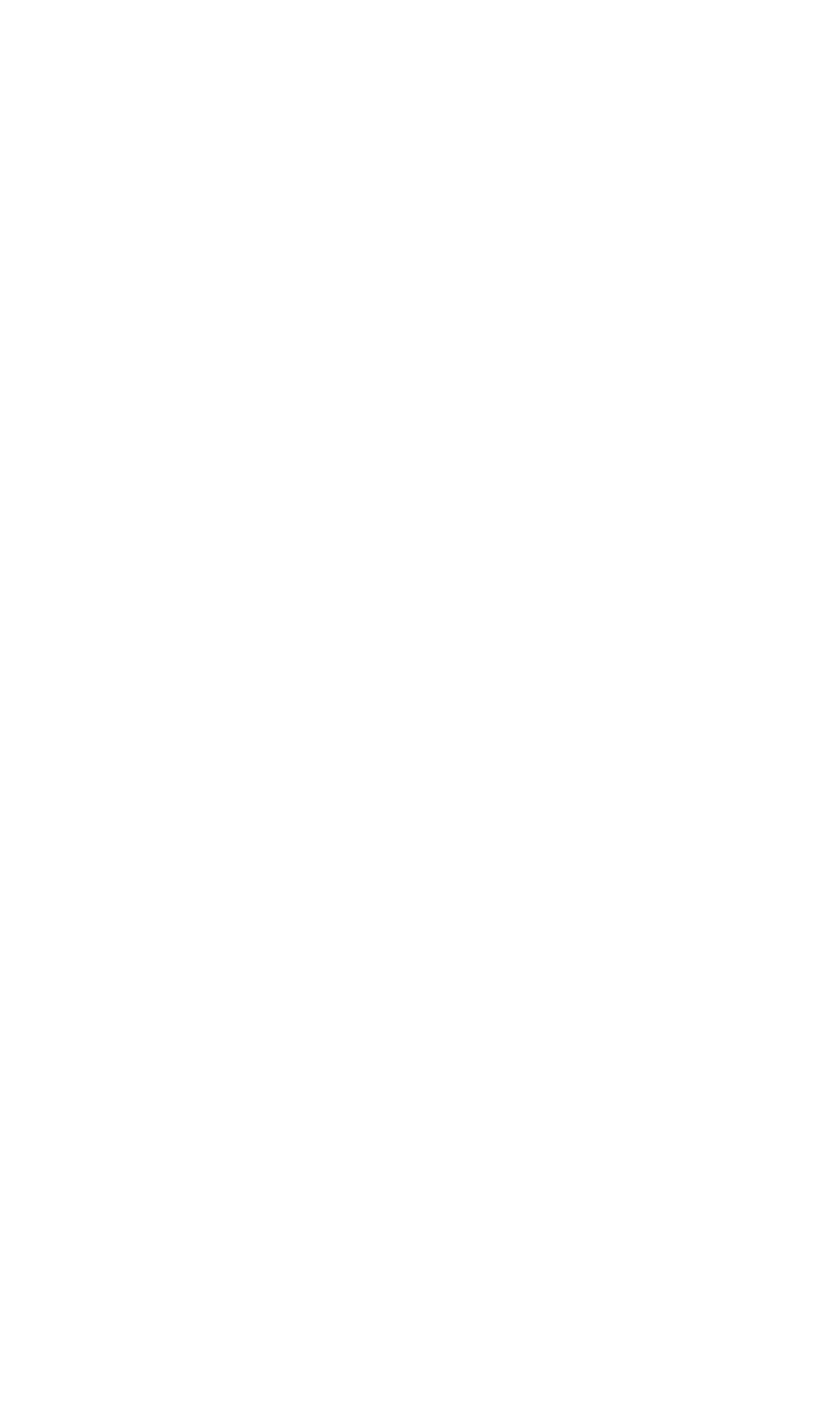Since my initial departure from the hierarchies of tonality and microtonality toward a conceptualization of a musical holarchy, much of my musical research (if I might be so bold as to endow my theoretical conjecture with such lofty praise) and reflection has been focused around two distinct categories that are nonetheless profoundly intertwined: structural theory-the manners in which musical experience is directly determined by the manner in which a musical system is built, whether the prime factors be its functional building blocks (triadic and tetrachordal structure), an initial tuning (dodecaphony and serial music), a series of available pitches with indeterminate tuning values (gamelan, Indian classical music), or even the idiomatic traits of an instrument (the earliest instruments made from stones, bones, or reeds)—and the investigation of human perception of musical experience; succinctly, one a response to the work of Harry Partch, the other a reflection on the work of James Tenney.

To a small extent I have explored the expansive oceans of these two topics in my two previous major works, Prolegomena to<br>Tetrachordal Structure and Eleatic Conceptions of Musical Structure and Eleatic Conceptions of Experience, yet, just as it is so that the ocean's depths have not been properly explored so that our knowledge of them is inadequate to say that we know anything of our world, so too can I say, with total certainty, that the true possibilities of these two areas have yet to be fully uncovered; indeed, I would posit that my works, as mere introductions, barely express even close to one percent of the bounties hidden within those depths.

In the Prolegomena I discussed the necessary understanding of tonality not as a series of a posteriori theories, all determined by an aesthetic taste codified into rule—or, as the silly idea that I love to repeat goes, that Zarlino so loved Palestrina that he abstracted from it a triadic language to be the basis for tonality—but as an a priori series of generative relationships that determine the number of pitches, the kinds of pitches, their functional relationships to one another, and the coherency that those attributes provide.

This then led me to argue that the foundational building block, the primary unit of construction, if used to create a structure, will bring forth one that is coherent to a listener if, and only if, one maintains an obedience to the attributes formed by the primary building block.

That is, functionality is NOT determined by subjective taste, by those fancies and whims that one wishes to place upon something outside of its own will, but by the relationships generated by the primary building block; that is, it enacting its own gravity, its own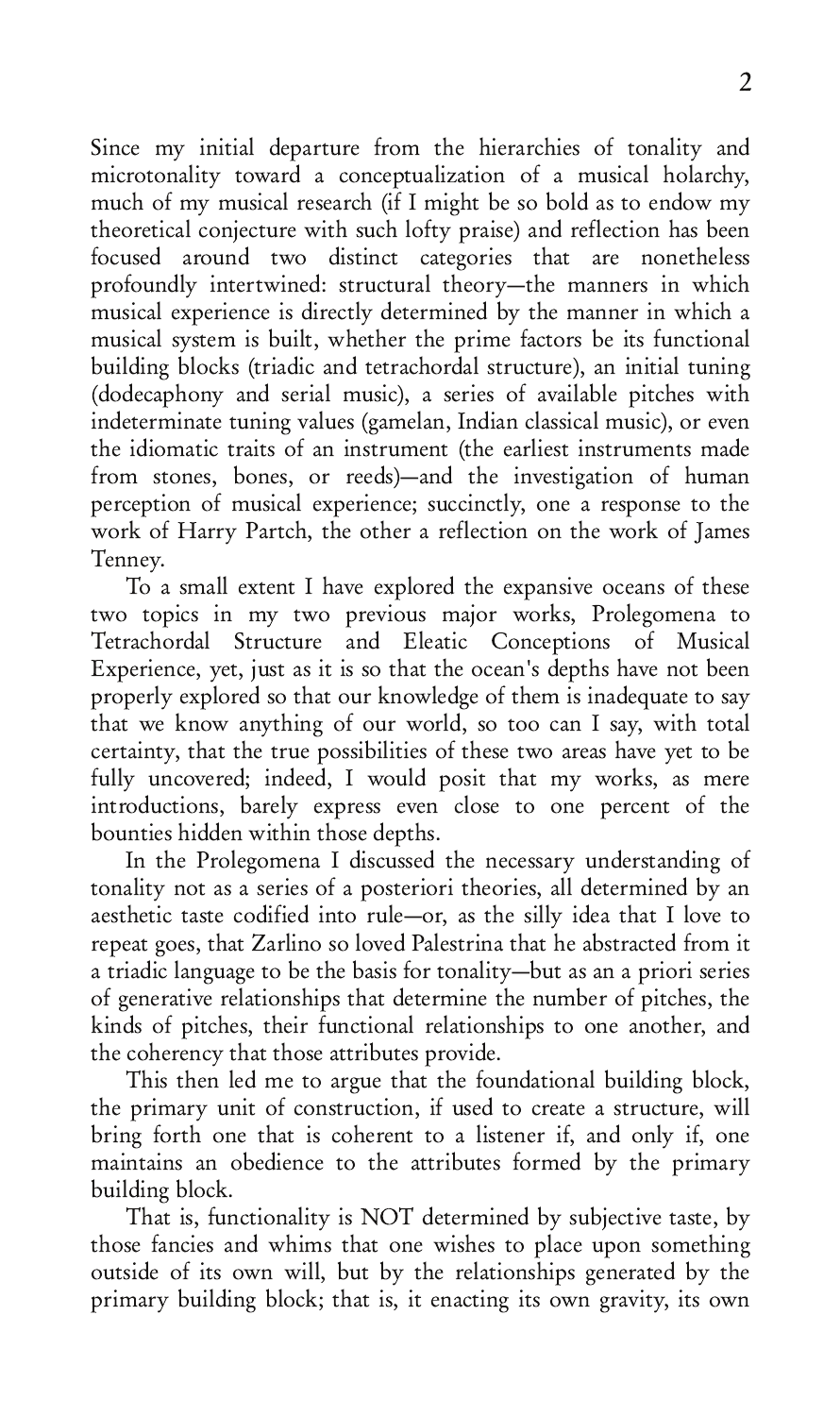will, upon all other possible tones; indeed, it could be noted that it is this series of functional relationships that eventually determine our tastes. After all, the inherent qualities of Pythagorean tuning led to the primary consonance of early European music being perfect intervals, from which taste followed. And though taste changes, as in the notion of the "English Countenance," the tempering or "correcting" of the sour thirds according to taste, and though it might reflect the peculiarities of regional culture that might be compared to the difference in gamelan tunings across Indonesia, such questions of taste does not alter the structural integrity of the music, for the functional structure still remains, whether it be the consistent system of intervals in pelog and slendro, or the treatment of open fifths as the final harmony, the structures that determine these qualities are always apparent, always expressed, and always necessary.

The tuning of gamelan or the passing harmonies of thirds, the interior, no matter how much it asserts itself, always yields to its exoskeletal attributes.

Each possible microstructure suits its macrostructure; just as the qualities of dissonances and consonances are not poor as long as they are prepared and resolved by perfect fifths, so too are the qualities of a Pythagorean tuning without error as long as the perfect fifth remains primary.

This notion is all-pervasive: in dodecaphony, a macrostructure that works within the macrostructure of equal temperament, the tone row in function is equivalent to the perfect fifth or the triad; it not only defines a root, but also the thing in itself in all of its relationships. The row modifications, be they inversion, retrograde, cycling, all exist similarly to the functions of relationship to the root triad in tonality in mediant, dominant, and inverted chords.

In tonality, tension is built according to tones that are further from the root, and in dodecaphony the more one alters the tone row from the root row, theoretically the lesser one perceives its existence in relationship to the initial row, despite the combinatorial nature of rows in themselves. Both of these, just as the uses of thirds as interior consonances and suspensions as interior dissonance between perfect harmonies, represent the relationship between macro and micro dissonances, as all of the techniques that are dissonant in practice are theoretically so distant from the root that they are not comprehended as being part of the root, and such a lack of comprehension leads to that feeling of dissonance.

Thus the role of dissonance is important because it is intrinsic to the apparent power of the consonance. An interior change does not weaken the totality of the musical structure, but rather, pushing it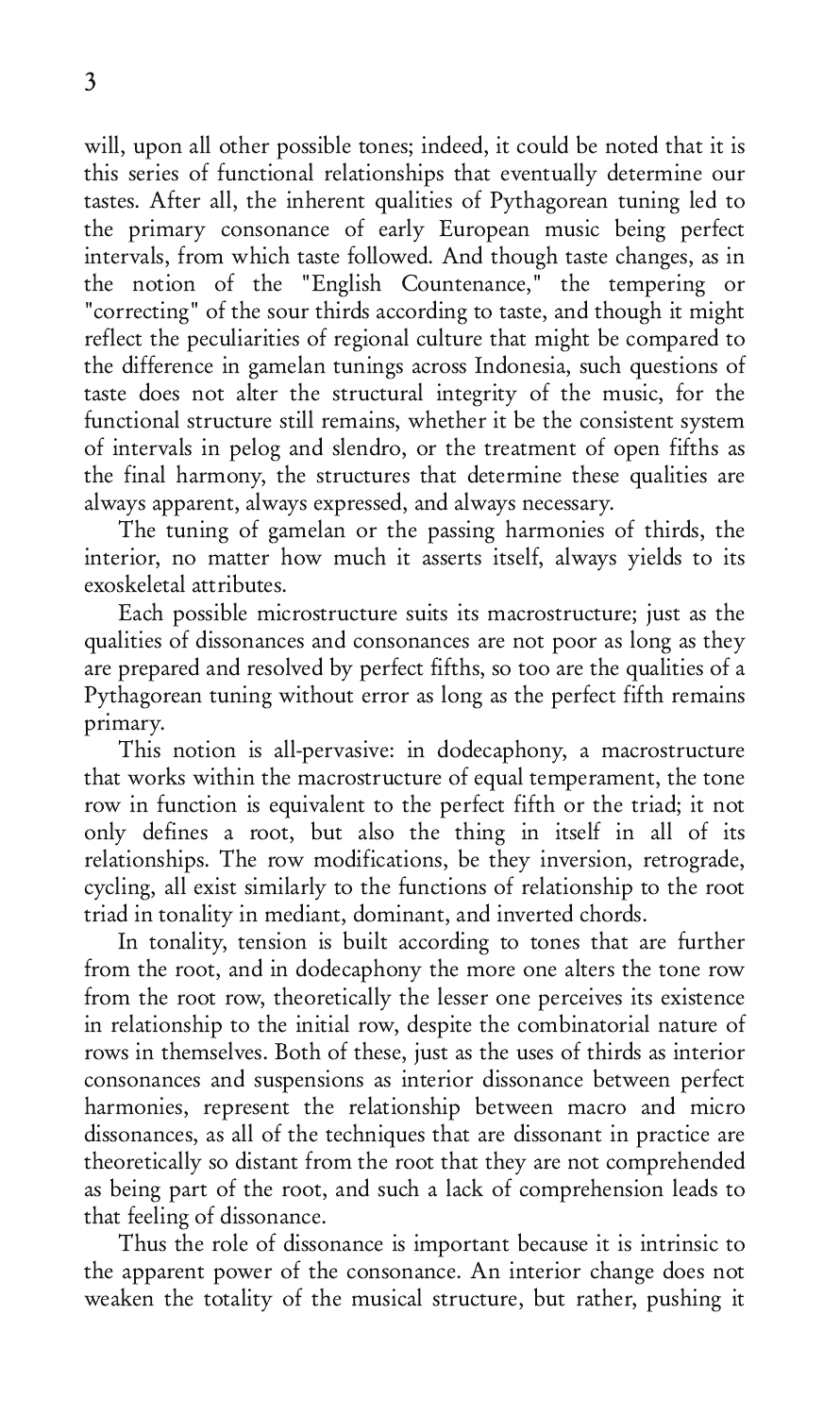through greater stresses that appear non-functional proves how strong the structures are.

At the time of writing, the notion of the functional structure seemed to me groundbreaking, not necessarily as an original concept, but as a way of framing a new way of thinking about tonal structure, and thus all structures. The universality of music became then not the universality of a structure, e.g. tonality, but instead the ability for music, as the result of structure, to be coherent in any possible form as long as it was the organic result of some self-generative body. Musical perfection comes not through its measurement against an exterior scale, but through its identity with itself, with its own root point. And this is undoubtedly important to express as clearly and succinctly as possible, for it seems that we often take musical structures for granted, that tonality simply works because we know it to work, a stance that is perhaps a bit silly if viewed critically. Of course it works, but what makes it work is not that we are used to it. A point such as that would make it not necessarily a perfect structure, indeed it could simply make it something that could be totally flawed, vet be redeemed merely by the fact that we have an otherwise irrational cultural connection to it. The value of something cannot be argued through the comfort of familiarity, because that cannot express anything about the structure itself, but our apprehension of the structure, and by the time we begin to discuss our apprehension of something, we are immediately dealing with everything but that thing itself.

The foundational, functional root that gives rise to all possible relationships allows for one to abolish sentimental subjectivity, which, while useful for appreciating music, is not helpful in comprehending it. Appreciation is the least valuable to an understanding of anything, and at base level, appreciation points more to ignorance than enjoyment.

What I am trying to come to terms with is identifying why when we hear a root tone or chord, and then another following it, in what way does their relationship to one another affect our subjective experience?

If it is true that the root and those that follow possess a relationship, then it might be that we can subjectively enjoy and appreciate it when we can comprehend and understand that relationship. This is not a new idea, it is the entire theoretical explanation for post-tonal music, the META HODOS thesis itself: music in the 20th century was not irrationally composed—that is, without a central point of reference that tonality generally provides—but rather the general point of reference for composition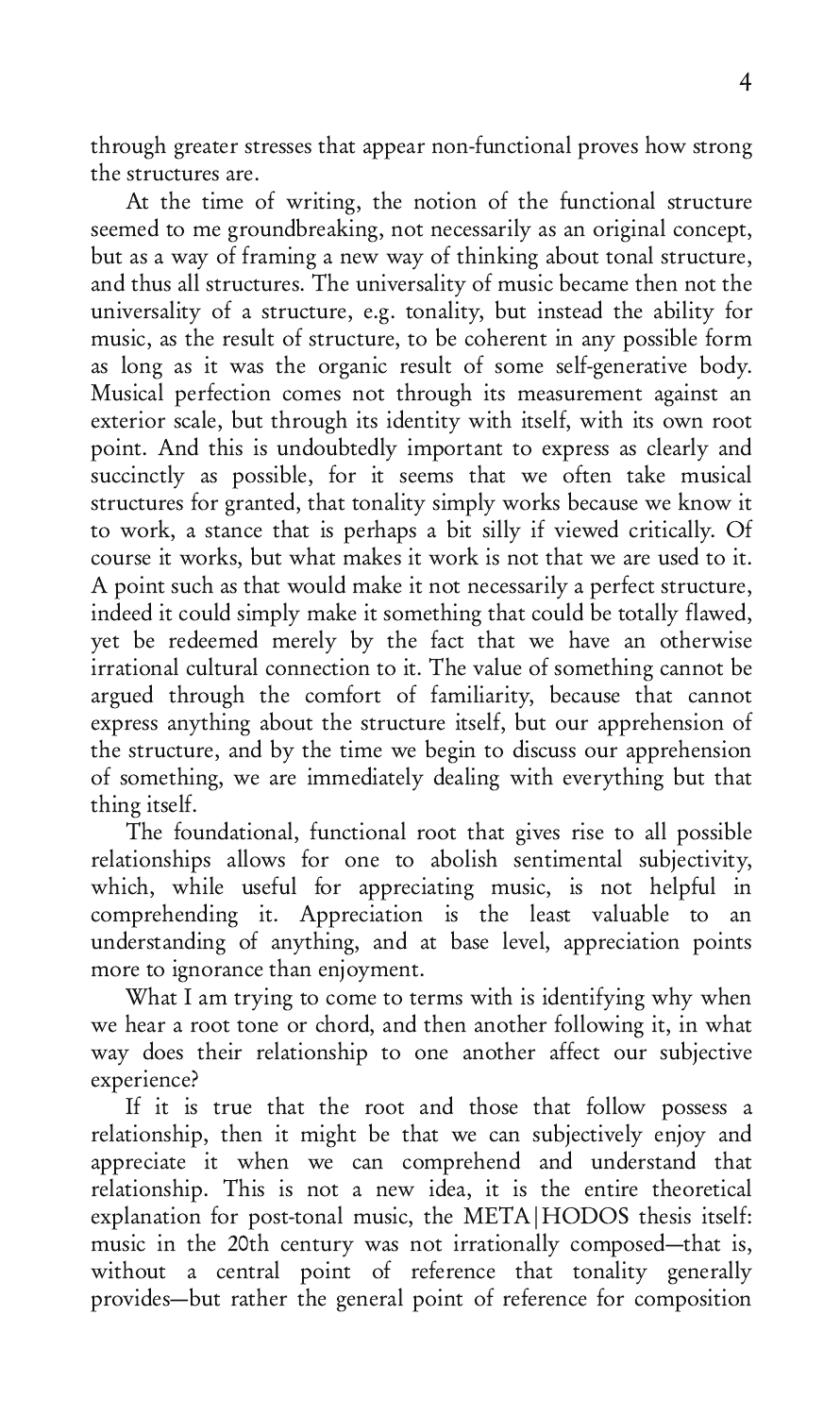shifted from tonality and harmony to other aspects such as pitch, loudness, timbre, duration, etc. Using Varese, Schoenberg, and Webern as general points of departure, Tenney highlights a shift as seismic as that of modality to tonality in the work of Monteverdi, and the comprehension of this radical change would allow for the better appreciation of new music.

Thus, Tenney, attempting to work in the same vein as tonal theory to better validate 20th century music, deals with the perception of moments of similarity and difference, identifying that any compositional method may relate to the perception of change in harmonic functionality. From this point I began developing my ideas, yet in time I became much more interested in a thesis that proposes the coherency of music not being in how one perceives it, but something deep within the thing-in-itself. For me it seems that perception is insufficient in explaining this; it is certainly useful for explaining how we subjectively encounter the music, but it cannot explain how we objectively encounter the music, because there is much more to music than that immediate hearing of something, even beyond a deeper listening for something. It is more about how music is a physical, definite thing that exists in relationship to all other things, perceivable or otherwise.

In short, if it exists in such a way that you can perceive it, then what you perceive must have a definite, objective form; if it exists in such a way that you cannot perceive it, then what you cannot perceive still must have a definite objective form. The goal of a total musical experience is attempting to express the total possibilities of music beyond that which is immediately perceivable, but one intrinsic to musical experience itself. Thus, Eleatic Conceptions dealt with the total coherency of the waveform, and Prolegomena the natural coherency of intervallic structures, even if the points between them appear as if haphazard.

What I wish to highlight here is a step beyond these two, further developing my ideas down to focus on the innate coherency idiomatic to all things, not simply the theoretical structures; thus, that instrumental bodies have their own structural coherency themselves, and that these subsets of the waveform promote a comprehension of musical experience that alters how we come to understand it. Therefore, tonality no longer can serve as the sole point of comprehension; rather, it must be understood as a macrostructure within the context of another macrostructure and one within which other macrostructures exist; the structure that becomes of greatest value to comprehend is then the one that determines the music the  $most$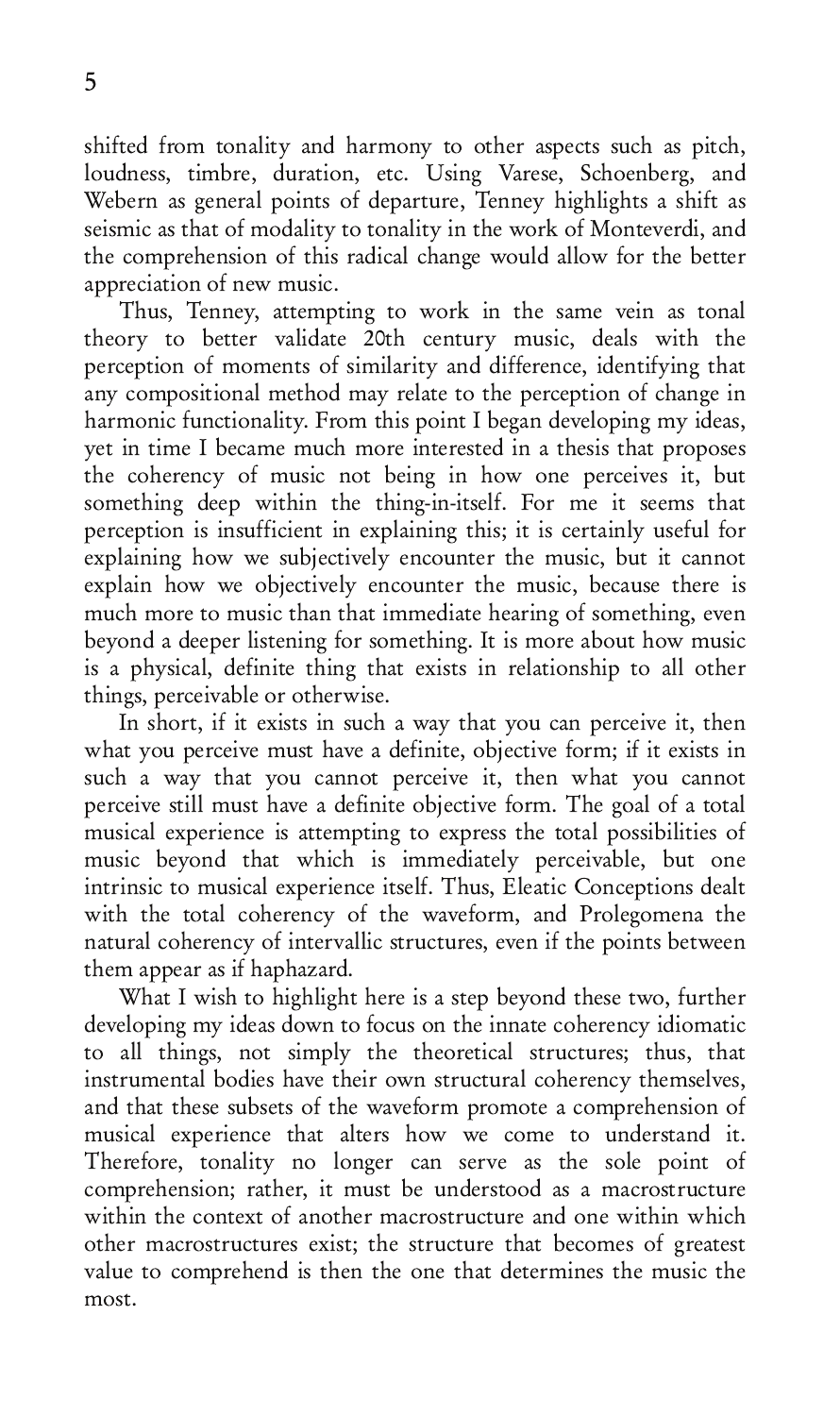Musical experience is multifaceted to the point in which the manners in which we might attempt to comprehend them can err from that modernist path towards the objective truth, because we can subjectively choose to highlight one over the other. We can ignore the clear tonal qualities of the concerto by focusing solely on the construction of the row and the tonal allusions as being merely compositional gymnastics, or even deny them and simply note that they reflect the violin itself.

So for those who fear that my desire is to destroy tonality to further my own ideological purposes, but that could not be further from the truth; for my goal is to save it, as well dodecaphony, serialism, and modality, from ideological attitudes about musical experience that chooses to categorize and label all that is good and evil, left and right, sheep and goat.

If I could even pretend to admit that I might make any contribution to the theory and philosophy of western music, it must be the speculative notion that all possibilities are valid if they are idiomatically understood, that they are identified and comprehended prior to any constructive ideology, as the means of such constructive ideologies will occur only through the traits of the thing itself, and that the means of understanding cannot come from any macrostructure, any musical analysis because, though the macrostructure, any musical analysis because, though the macrostructure may parallel the microstructure, without the comprehension of the first principles of the thing itself one will certainly not possess the means to identify anything, only apply their own beliefs to it.

I thought of this as so undoubtedly true that everything that followed the argument of the foundational block is entirely built upon it, and in Eleatic Conceptions I took a step to the other side, away from the object in the formal structure toward the subject who perceives the structure as to slash away at the overgrowth of perception that leads to the questions of taste that I denied in the Prolegomena.

The primary points of interest were the dual issues of perceiving motion and time, both the results of a subjective experience of functionality. Though I think it obvious, I was concerned whether we really understood music, and greater perception as a whole, as a sort of expression of memory and our frame of reference; therefore, in the discussion of motion, I explained the next proper step in the argument from the quality of structural generation, this being the nature of the foundational block as the generator of functionality, as opposed to any sort of subjective, referential one, so that it is not our personal experiences that determine what a musical experience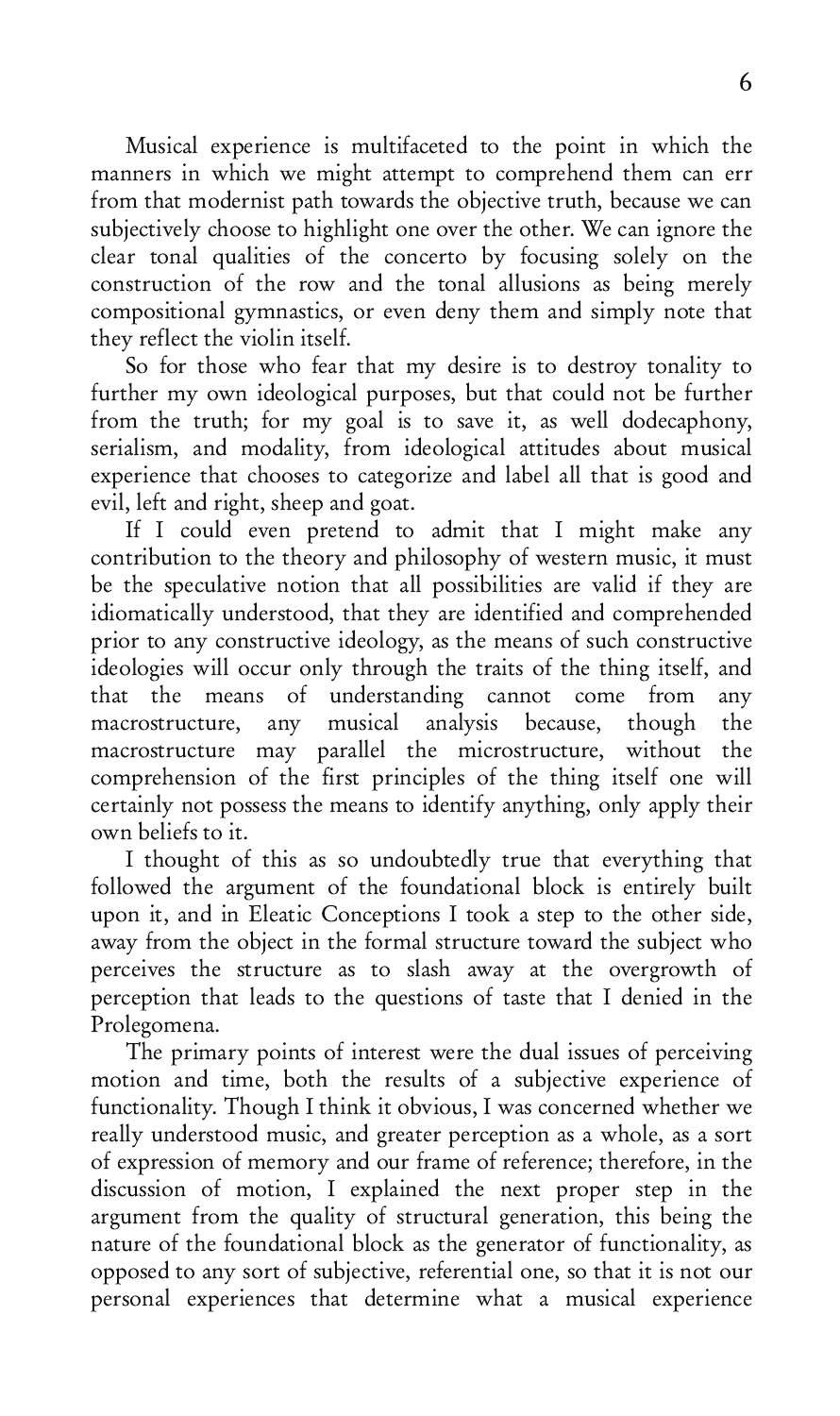actually is, but what it itself expresses, not at any specific point in time, but rather as it always is, in every point in time.

It is already understood that a triadic structure will generate all other possible pitches from itself:

# **CEG EGB GBD DFA FAC**

However, what was not initially discussed at length-that these developed structures possess functional qualities based upon their relation to the root point-became of importance to understand the perception of movement that occurs through function.

## $\begin{array}{ccc} \text{I} & \text{IV} & \text{III} & \text{V} & \text{I} \end{array}$

## CEG FDA EGB GBD CEG

In both situations the distance of generation leads to generative tension, or the qualities of dissonance vs consonance in tonality: because E and G are part of the initial root block, they retain an identity that makes their triads sound not only related, but correct in comparison to the root triad. These possess decisive roles that allow one to return to the root point due to their inherent relationships to one another as members of the root point, the tonic triad.

There are also the sort of roles that are secondary in that they have an intrinsic relationship to the root tone. If CEG is the root, then those constructions that contain the root, FAC and ACE, possess a connection to that root point, but one that is decidedly less powerful than those born from the root.

Thus, F is consonant at a perfect fourth and A is consonant at a sixth, but one that has less of a role within the functional structure, an intermediary between the primary constructions

However, as my final argument is that the notion of motion is a problem of perception, as musical experience is, at its core, the apprehension of a single waveform with many qualities as a series of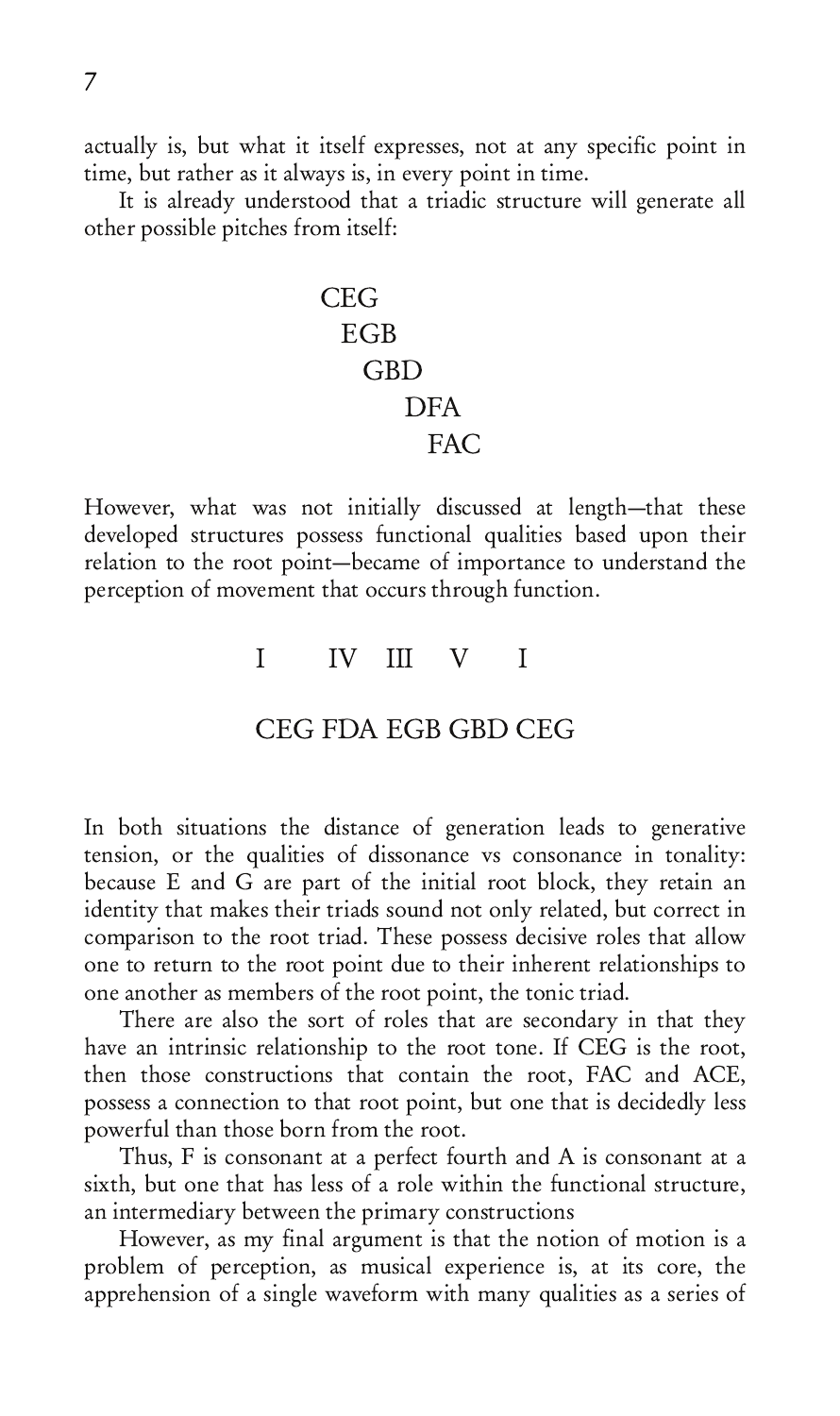distinct, related or unrelated sounds, I must come to define why we perceive of music in such a way that it corrupts our ability to understand it as it express itself.

Thus we reach my thesis:

The foundational structural design of a musical experience is that by which the rest of the music is deemed coherent, not by exterior theoretical axioms, such as tonal theory, which the experiencer might place upon it.

That is, the perceiver will, based upon a single instance, such as a tonic triad, unconsciously formulate a Byzantine web of relationships among subsequent musical events according to their perceived distance from the root point and the way the musical experience expresses its own structural traits in the act.

This extends beyond tuning and structure to the influence of the physical qualities of a sounding body, e.g. a keyboard or the voice, which, by how they are made, alter one's engagement not simply with them, but the act of music making itself. A keyboard idiomatically will only possess the possibility of what it can express through its own structure; likewise, a violin idiomatically will only possess the possibility of what it can express through its own structure. This means that one must recognize the fundamental relationship between a body, its form, and the root cause for itself to take on that form; moreover, that such a root cause itself must possess some sort of root cause, a path that eventually spirals to the argument I made in Eleatic Conceptions of Musical Experience of the only form by which we should identify music being a single waveform with many qualities.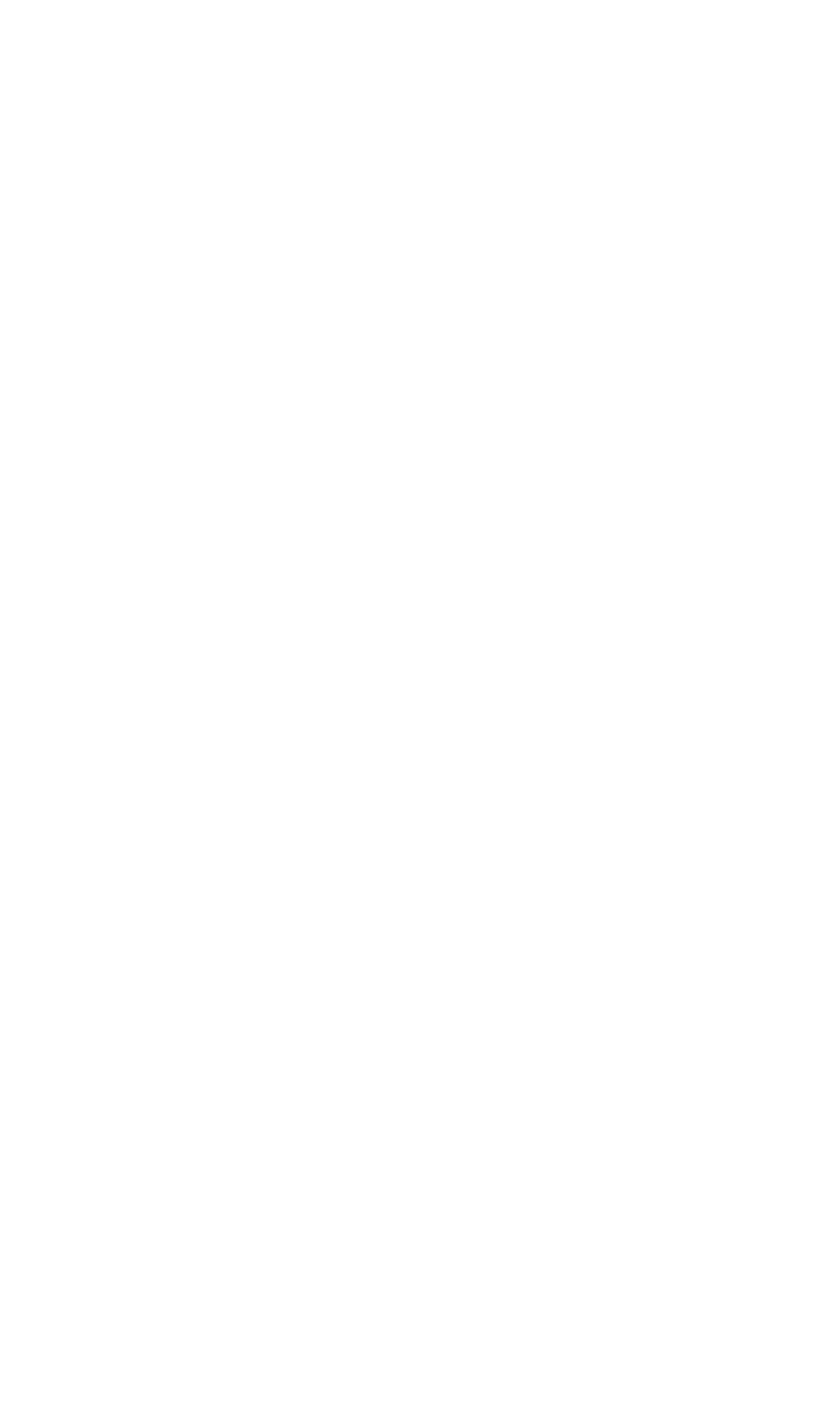My essential argument being that all things are connected in some form with a root point, and that anything, and everything, is able to be perceived and understood according to their relationship to that root point, it is clear to me that all of our conceptions of melody, harmony, form, and structure are tied to it. In order to express this truth, it is best to begin with the interwoven structure of tonality created by triadic structures; in doing so the complexity of tonality as a harmonic system can be proven incorrect: just as nature is simple, so too is harmony; after all, much has been made of the complexity of tonal theory by theorists who seek to goad us into believing that tonality is a highly complicated form of musical theory that requires multiple years of study (or rather, multiple courses spaced out over an arbitrary amount of time by university bureaucrats).

The problem with the study and teaching of tonal theory to anyone below a graduate level is that, because it becomes a body of curricula via institutionalization, we essentially teach it as a fact, that we take it for granted that tonality simply exists. This appears fine because it is quite clear that tonality is so ubiquitous in contemporary society that it might as well simply exist, for it has supplanted the majority of other forms of musical organization; however, this is undoubtedly the wrong way about it. Tonal theory is not fact, it is a series of observations and qualities that, like any science, are not expressions of truth, but the manners in which we recognize them and how we parse and comprehend that knowledge.

So, if there is something about tonality that seems "perfect," it is found in its functional construction, that it builds itself in such a way that all of its parts, even at several degrees of separation, and that these find themselves in direct relationship with one another in such a way that when we perceive that relationship, it seems to be the only possible way it could be structured.

The value of teaching a structural understanding of tonality, and at as young an age as possible, is that it promotes the notion of musical experience not being taken for granted, but one of investigation and comprehension, of identifying these structural blocks as a means of understanding how they work, not simply accepting that they do work because it has simply been so before.

Tonality does not exist in a vacuum; rather it is part of a greater accumulation of harmony, it is a great garden, it grows naturally, according to itself, from its own root identity, among many other plants of different quality, yet all immediately understood as consubstantial. And as such it is a sumptuous hanging garden, one that continually accumulates, twisting in on itself, enveloping itself, and we are like gardeners who spend too much time pruning to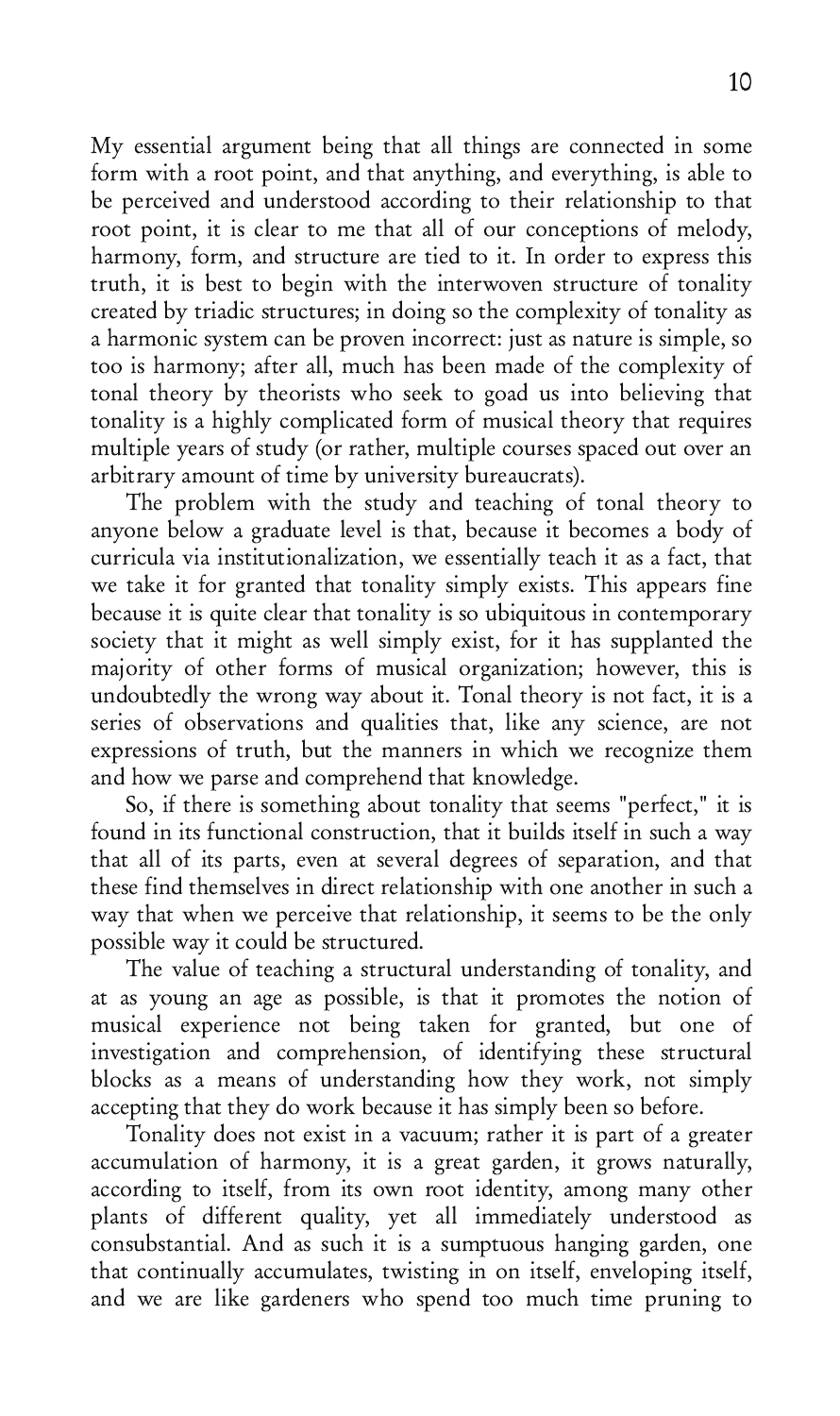actually see that the fruit and the thorn, the flower and the weed, are one in the same: too much we discuss these problems of consonance and dissonance, of flowers and thorns! Yet, if I look, if I truly glance at the stem from which both come forth, then I see not flowers and thorns, but the plant in itself!

It is not tonality, the consonances, the flowers, nor it is it those dissonances, those thorns, that should determine anything that I understand about the root in itself!

So then, let us look to the major keys. Recall that original set of chords that develop from the root C

> **CEG EGB** GBD **DFA**

### **CDEFGAB**

The next? A fifth above the root, G major (Ex. 1). And this can be seen in flats as well, which also create themselves from this under-fifth relationship, with the final pitch of a set always ending up being a perfect fifth from the root  $(Ex, 2)$ .

Moreover there are other internal relationships between the keys beyond the fifth. Note that each sharp key can also be formed by raising the fourth above the current root; likewise for each sharp lower the seventh above the current root. Thus  $\text{CDEF} \# \text{GAB}$ , GABC#DEF#, and so on for sharp keys, and CDEFGABb, FGABbCDEb, and so on for flat keys.

Not wanting to waste too much time in the Prolegomena, I never established the structural functionality of the minor scales; however, such a thing is easy, for we already know all possible minor chords from the construction of the major keys. Starting from the knowledge of the major and minor chord structures in the major scales we can apply that knowledge for our first minor scale, A minor.

$$
\begin{array}{c}\n\text{ACE} \\
\text{CEG} \\
\text{EGB} \\
\text{DFA}\n\end{array}
$$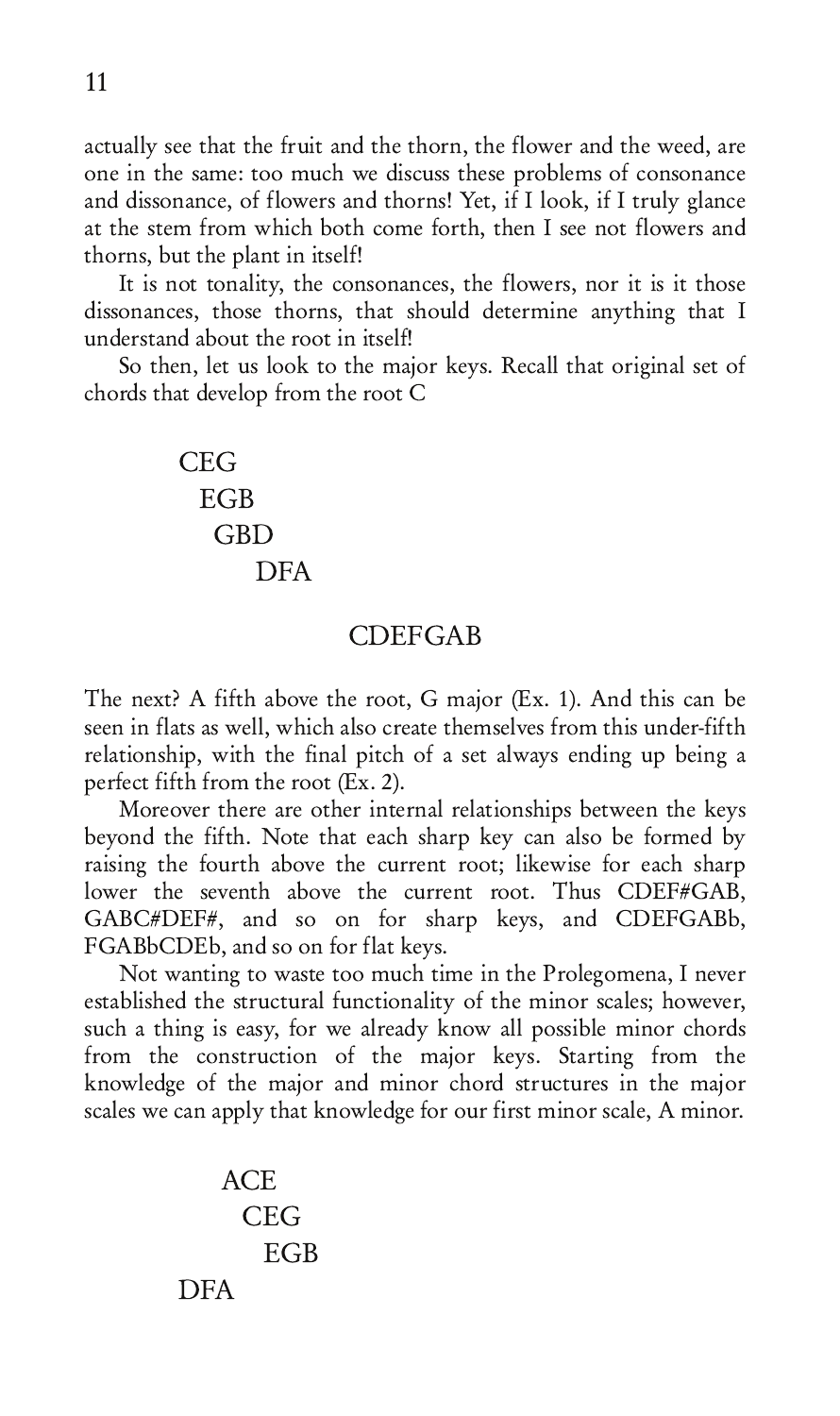### **ABCDEFG**

The next? A fifth above the root, E minor, and so forth  $(Ex. 3)$ . The flat keys are the same as major, a fifth below instead of above, thus  $(Ex. 4)$ 

Llike the major keys, this can be seen as a series of inherent relationships, here each sharp key can also be formed by raising the sixth above the current root, and each flat key can be made by lowering the second above the current root. Thus  $\mathrm{ABCDEF} \# \mathrm{G}_2$ EF#GABC#D, and so on for sharp keys, and ABbCDEFG, DEbFGABbC, and so on for flat keys. Moreover, the relationship between major and minor key is a third, e.g. C major and A minor, G major and E minor, etc.

Therefore, I am quite willing to posit, without fear of reproach, that it is not only as I had written in the Prolegomena that triadic harmony determines the structure of the scale itself, but that the value of the third itself is intrinsic to the relationships of all scaling.

All pitches at any point in time hold the same degree of separation from one another, no matter the position in which one starts. The only essential quality that determines a difference is the focal point, the root pitch of the scale, from which all the others emerge from.

Consequently, the functionality of tonality appears not in the specific pitches themselves, but the relationship between them and the root point. Think about how intervallic relationships are parsed: perfect relationships are stable because the perfect interval is stable; that is, in every situation in which there is a perfect interval, the intervallic distance always remains the same; in contrast, thirds and overall triadic relationships are less because the internal third is not constant, but always fluctuates between the major and minor third. It is the stability of the fifth that allows for the fluctuations of the third: as long as the exterior is stable the interior may waver.

Thirds and, in inversion, sixths work well in motion because they do not exhibit finality, but a sort of state between perfects. Sitting between the root and the fifth, they are subject to the gravity of both, but pulled with greater force back to the root. This lack of stability, a lack of coherency found in perfect intervals, leads to the degrees of dissonance found in music. The closer to being perfect, best understood as the closer to the pitches in the root triad the interval, the less dissonant. Thus the root, the fifth, and, in inversion, the fourth are the most consonant in that they are all varying degrees of perfect intervals. The second, and in inversion, the seventh, are the least consonant because they figure into no part of the root triad,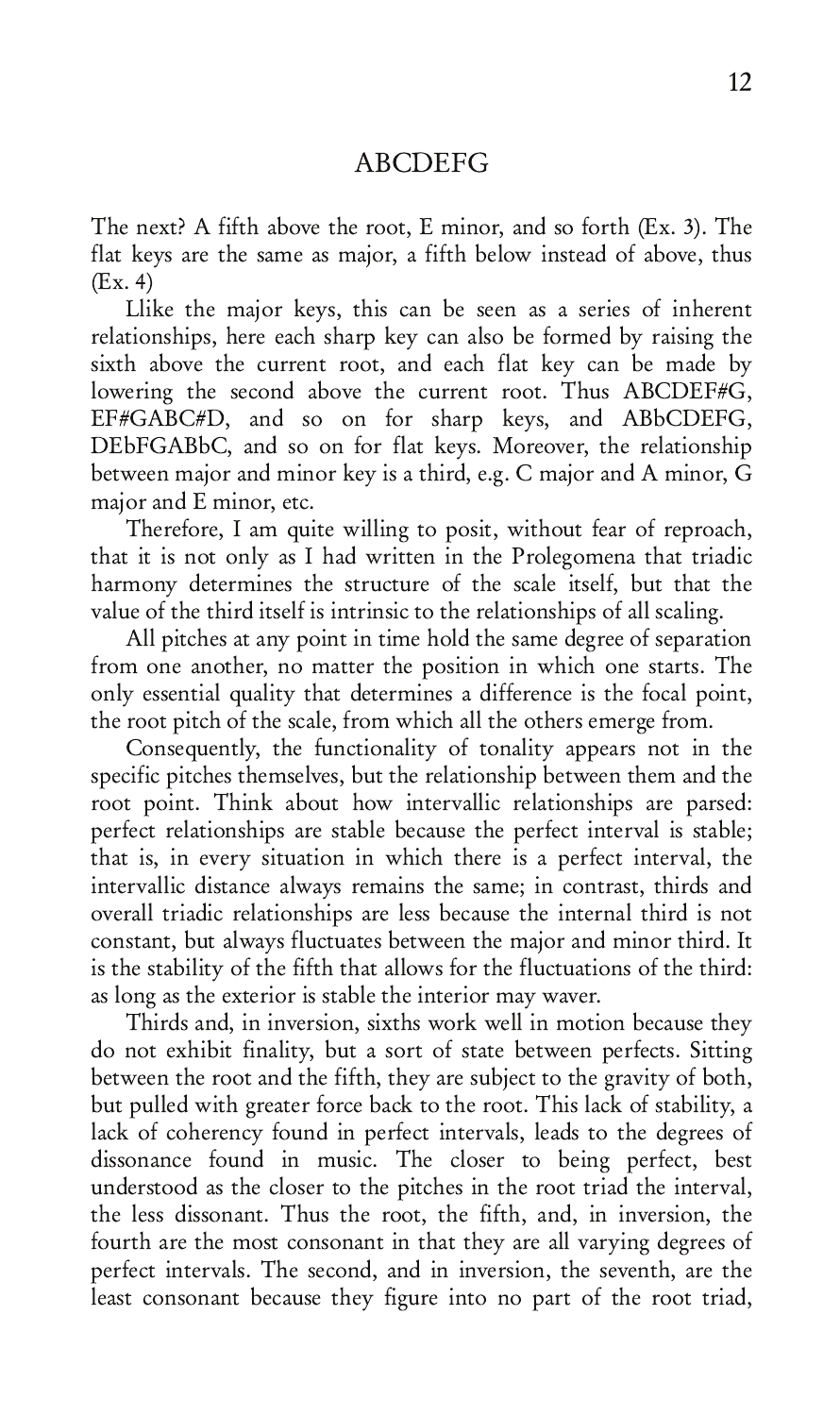**GBD** BDF# DF#A **CEG** 

> $DF#A$ F#AC#  $AC#E$ **GBD**

> > $AC#E$  $C#EG#$  $EG#B$  $DF#A$

> > > $EG#B$  $G\#BD\#$  $BD#F#$

 $AC#E$ 

 $\mathrm{BD} \# \mathrm{F} \#$  $D#F#A#$ F#A#C#

 $EG#B$ 

 $Ex. 1$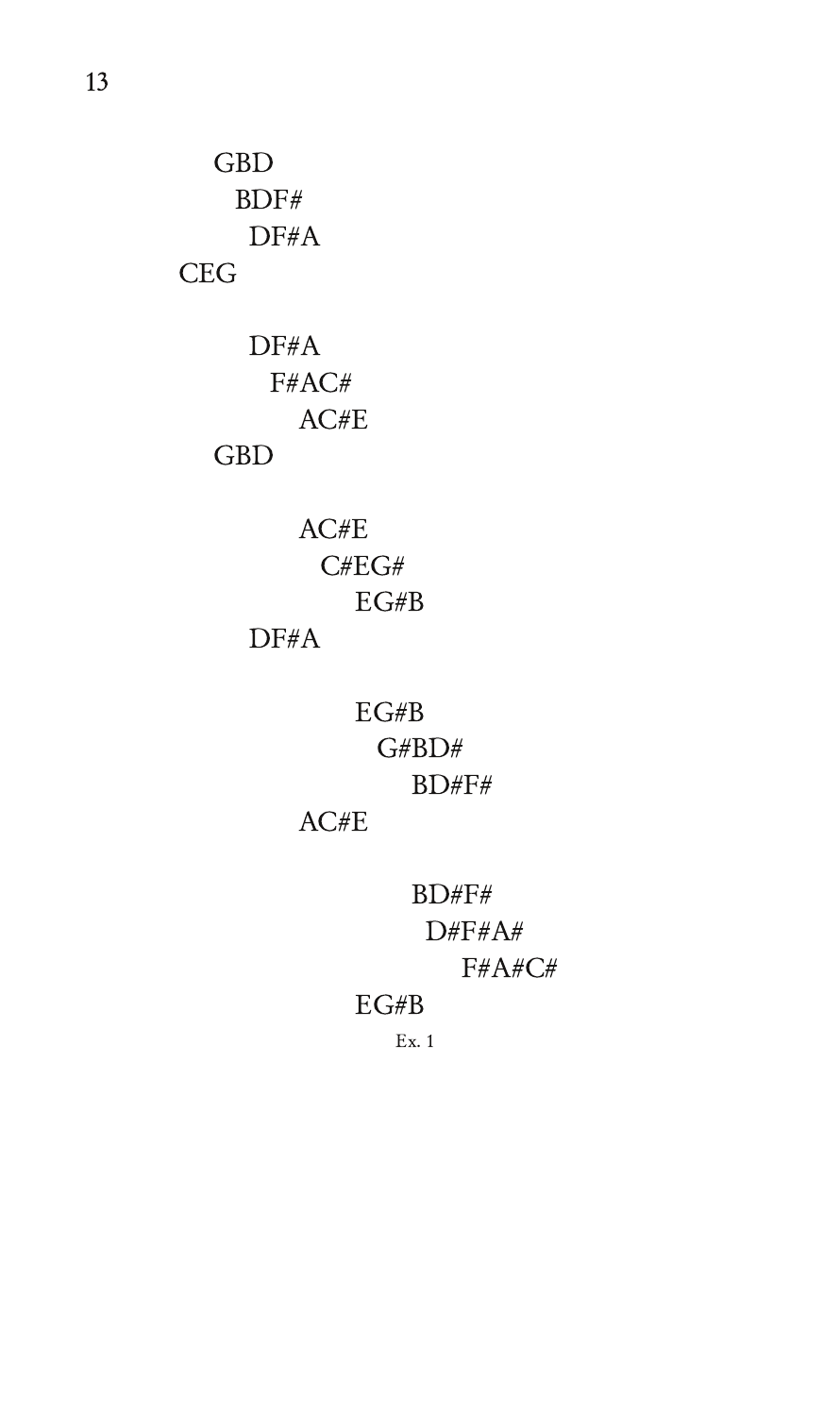**FAC ACE CEG EGBb** 

> **BbDF DFA** FAC **ACEb**

> > EbGBb GBbD **BbDF DFAb**

AbCEb CE<sub>b</sub>G EbGBb

GBbDb

**DbFAb** FAbC AbCEb

CEbGb

GbBbDb **BbDbF** DbFAb FAbCb  $Ex. 2$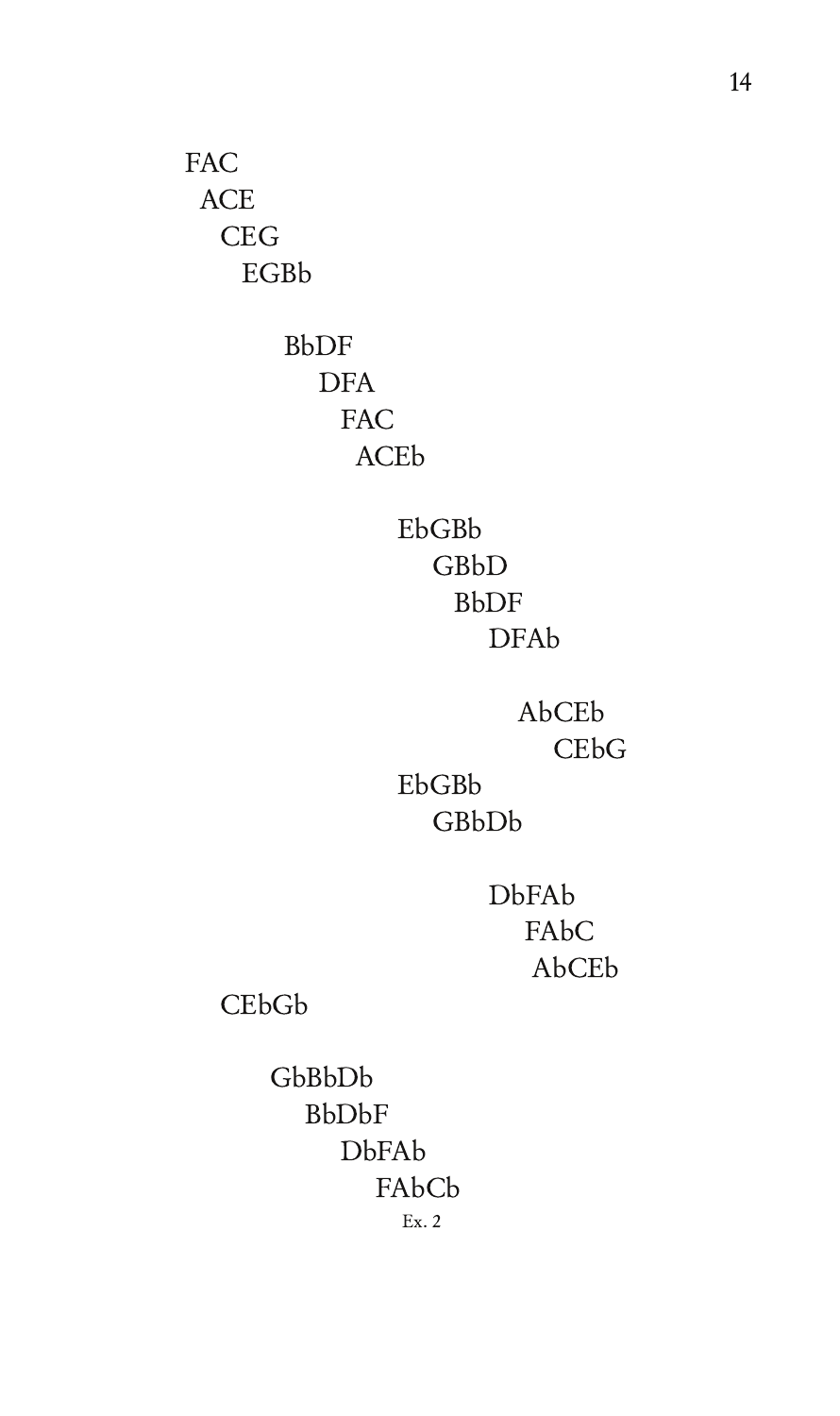$EGB$ **GBD**  $BDF#$ **ACE** 

> $BDF#$  $DF#A$ F#AC# **EGB**

> > F#AC#  $AC/E$  $C\# EG\#$

## $BDF#$

 $C#EG#$  $EG#B$  $G#BD#$ 

F#AC#

 $G#BD#$  $BD#F#$  $D#F#A#$  $C#EG#$ 

 $Ex.3$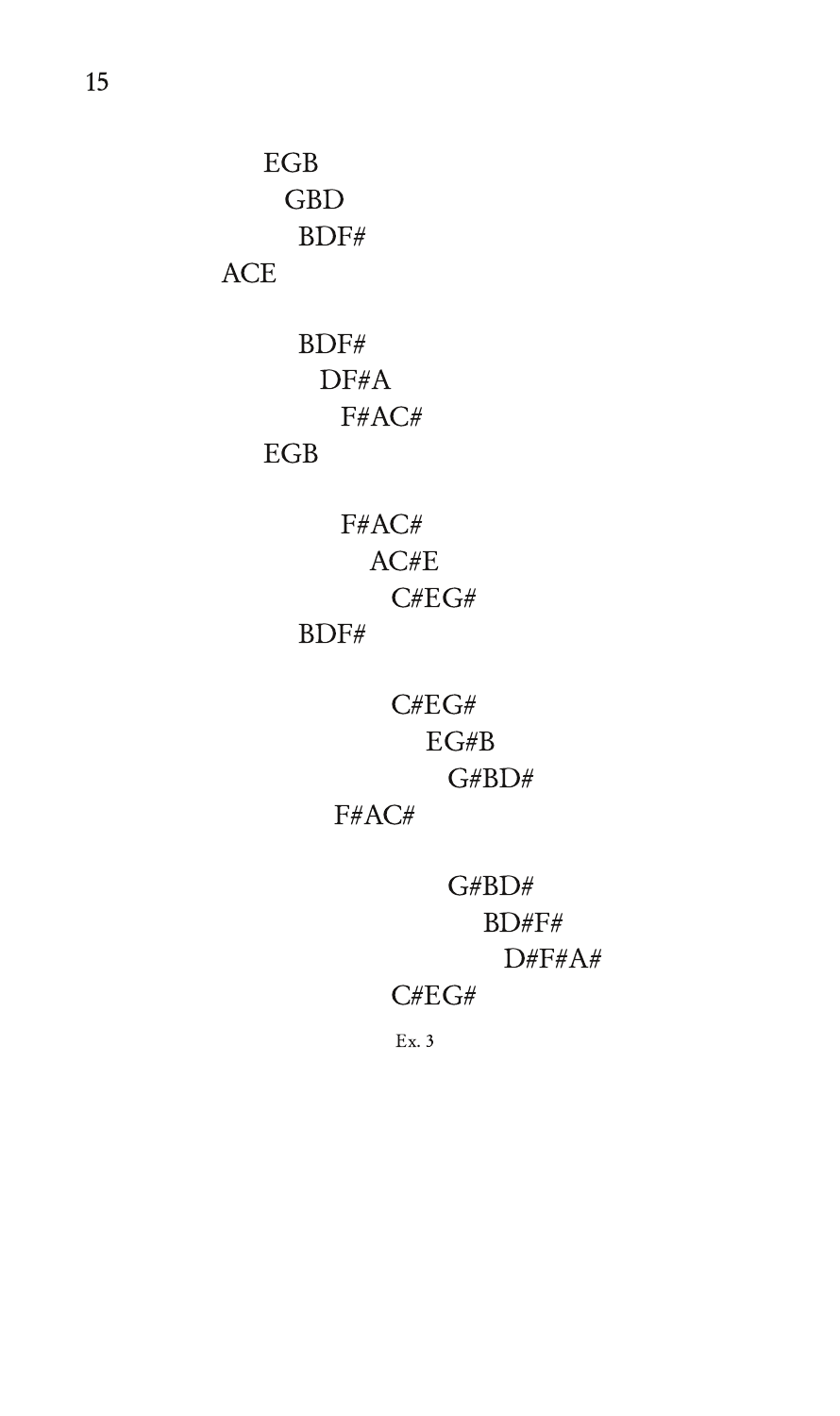**DFA** FAC **ACE** GBbD  $GBD$ **BbDF DFA CEbG**  $CEbG$ EbGBb GBbD AbCEb AbCEb **CEbG** EbGBb **DbFAb DbFAb** FAbC AbCEb GbBbDb GbBbDb **BbDbF DbFAb** 

16

 $CbEbGb$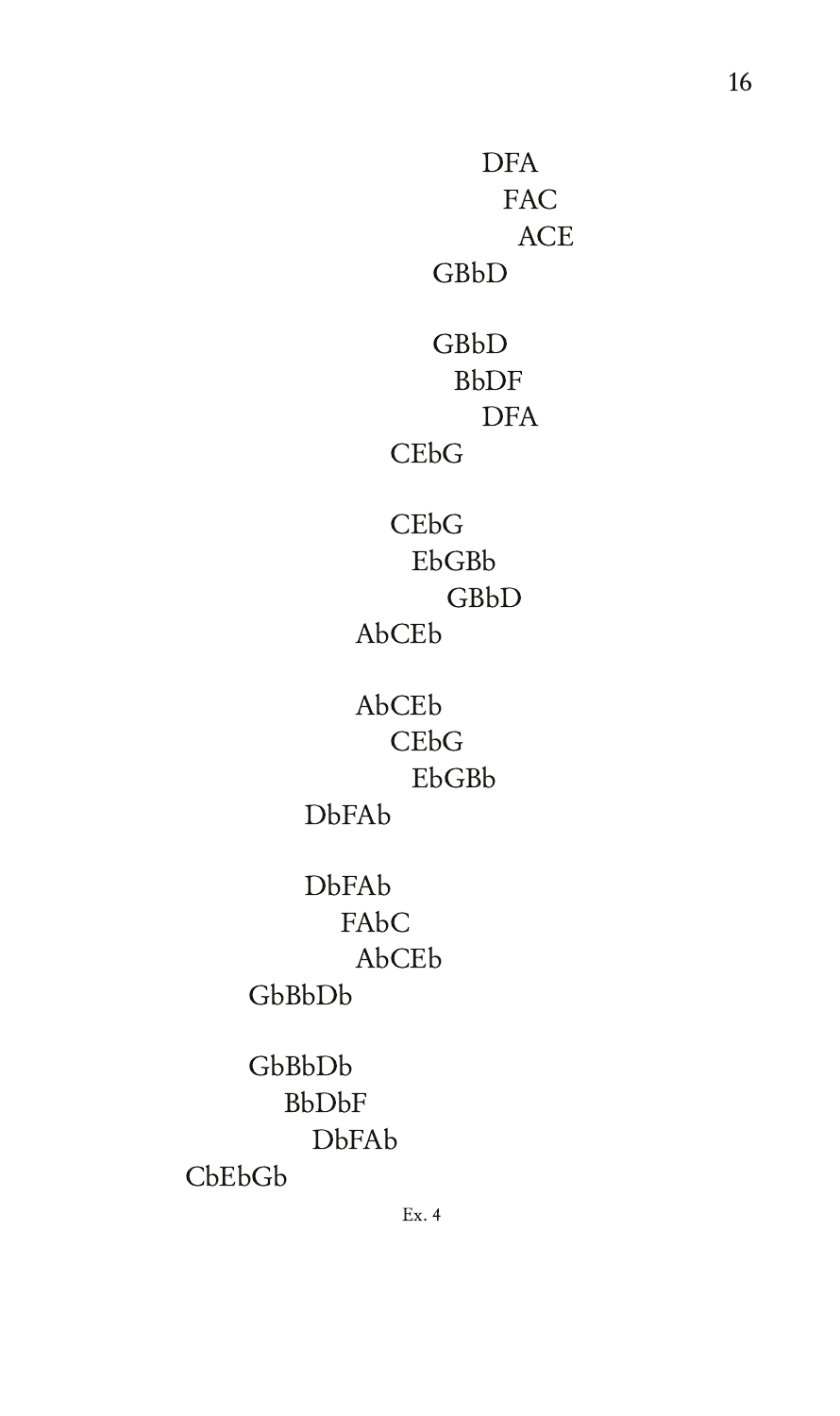their existence in construction is determined further away from the root than other intervals. The third and, in inversion, the sixth, sits between them, an intrinsic part of the triad, but lacking the quality of being a perfect interval.

Thus I consider thirds unstable in terms of chords, because they are, in relation to the root, imperfect consonances. This is best understood by first understanding the structural foundations for the modality that led into tonality, because tonality develops directly from juxtapositions of the chains of fifths of Pythagorean tuning.

First, like modality, the way in which triadic structure is determined is built upon the constancy of the perfect fifth, and the interval of the third is a variable determined NOT by its relationship to the structure of that triad, but the structure of ANOTHER triad.

#### **CEG**

This is, as we already know, C major. The relationship between C and G is naturally determined by the structure of the perfect fifth; there are no other possible options for a fifth (the augmented is a minor sixth and the diminished a perfect fourth, nothing more than renaming them to avoid building triads from not triadic functions, essentially a permutation of triadic structure by an outside force)

One would think E is determined by some relationship to C or G, but it isn't: it's determined by its relationship to its root tone AS A PERFECT FIFTH.

#### **ACE**

The fact that  $E$  is a major interval in  $C$  is not arbitrary, a decision made because we desire to create a C major chord, but that it is structural in such a way that it had been predetermined from the moment it came into being. If the C tone always existed, so did the F and G tones, and if these then all existed at once, then so did Bb for F and  $D$  for  $G$ ; indeed, because at any point the harmonic series of any pitch must exist, so then all pitches exist at all times. Note well that our earlier C determines the minor third triad in A minor, for just as A-E determines CEG, so then does the resulting CEG determine ACE, and so on.

Thus, we find, in such a situation in which a series of fifths determines the thirds of triadic structure, then triadic structure is really not the result of consciously stacking thirds, but the result of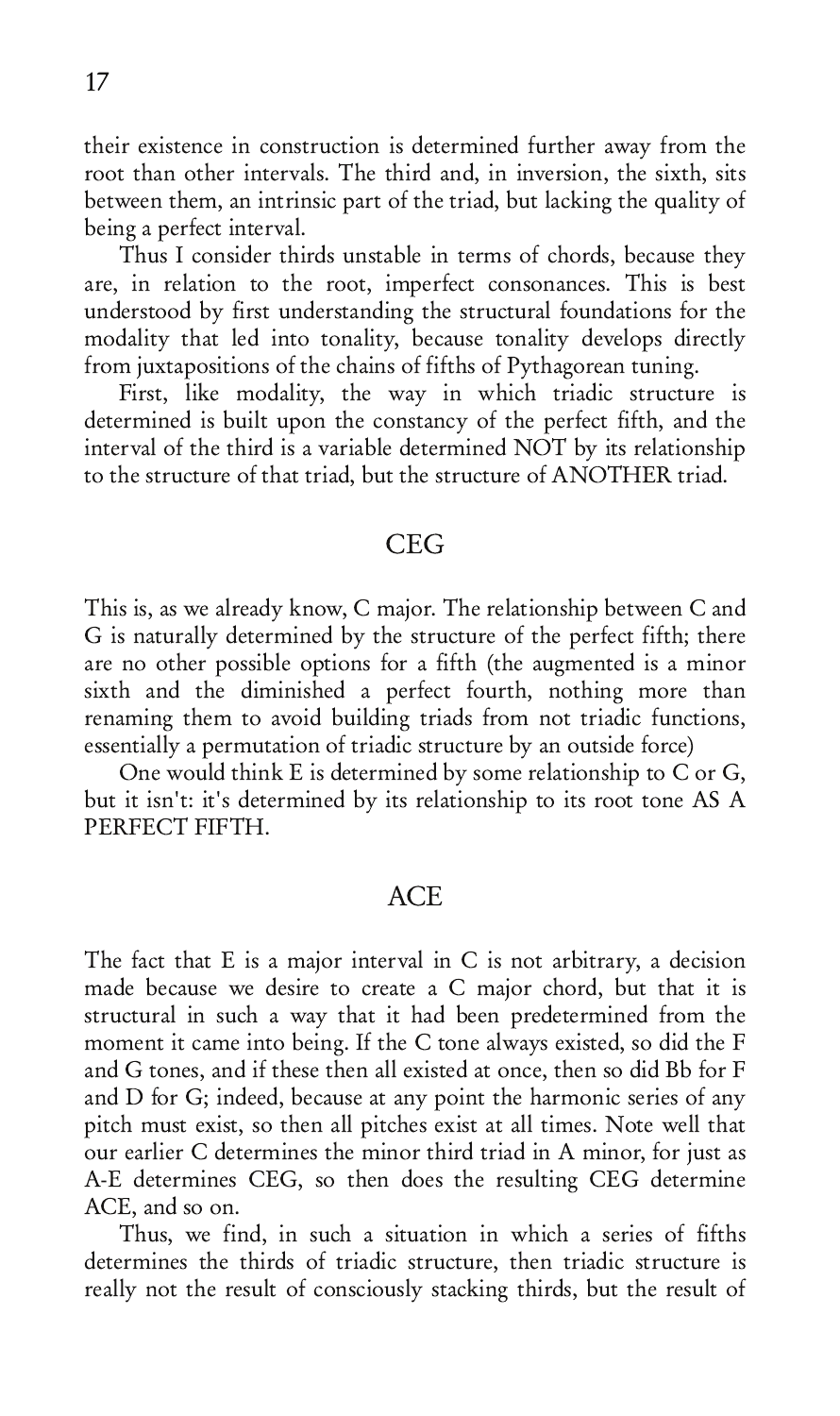the juxtaposition of those fifths; thirds in triadic structure then become what we could call "exterior agents," actors that have no purposeful relationship to the structural foundation of a thing, i.e. the perfect fifth, and are taken as a whole because we choose to identify them as so. Therefore, because thirds in triads are these exterior agents, giving rise to mutations that should not exist, they create the sense of instability, and thus requirement of movement, found in functionality. If we had no thirds, then we would only have tonicdominant relationships, or, in the tradition such an idea comes from, Christian chant, the final-reciting tone relationship. Our harmony would be determined only by suspensions of perfect intervals, a prime harmonic factor in organum. These relationships are highly stable, and essentially create a highly static music in comparison to what we are used to in tonality.

Each space between a perfect interval will reflect the push and pull that makes up this sense of instability, thus the focal points, those that we anticipate, are these perfect tones that exist in a three tone relationship; that is, the root point and its upper and lower fifths.

### $F-C-G$

The lower fifth also represents the upper fourth in inversion, and the upper the under fourth in inversion. The perfect fourth plays a secondary, but highly structurally significant role in the modality of Christian Chant as the plagal tone; the plagal tone itself being the namesake of the plagal modes, those that are a fourth below their authentic forms, but retain the authentic final tone as their own final tone, e.g. The Dorian d-d' becomes the hypodorian a-a', however, a piece of music in the hypodorian will not end on a, but on d.

The plagal tone is also significant because it is a secondary-created through inversion of a strong fifth-and thus weaker, perfect tone, so it acts as the necessary point that requires resolution to a stronger perfect tone. Thus leads to what is called the plagal cadence, IV-I (which itself has a development in tonality as the I-V-VI progression).

This organic—and I cannot stress enough that this pure stratification comes into being by its own accord, not by the work of theorists-stratification of intervals into tiers of stability according to the initial perfect fifth is of importance to the very fundamental means of harmonic functionality; that is, a root point determines its relationships, which are all connected at differing strata of distance. The closer these are to the root point, the more stable they are; the further, less so. An inversion will always represent a point of greater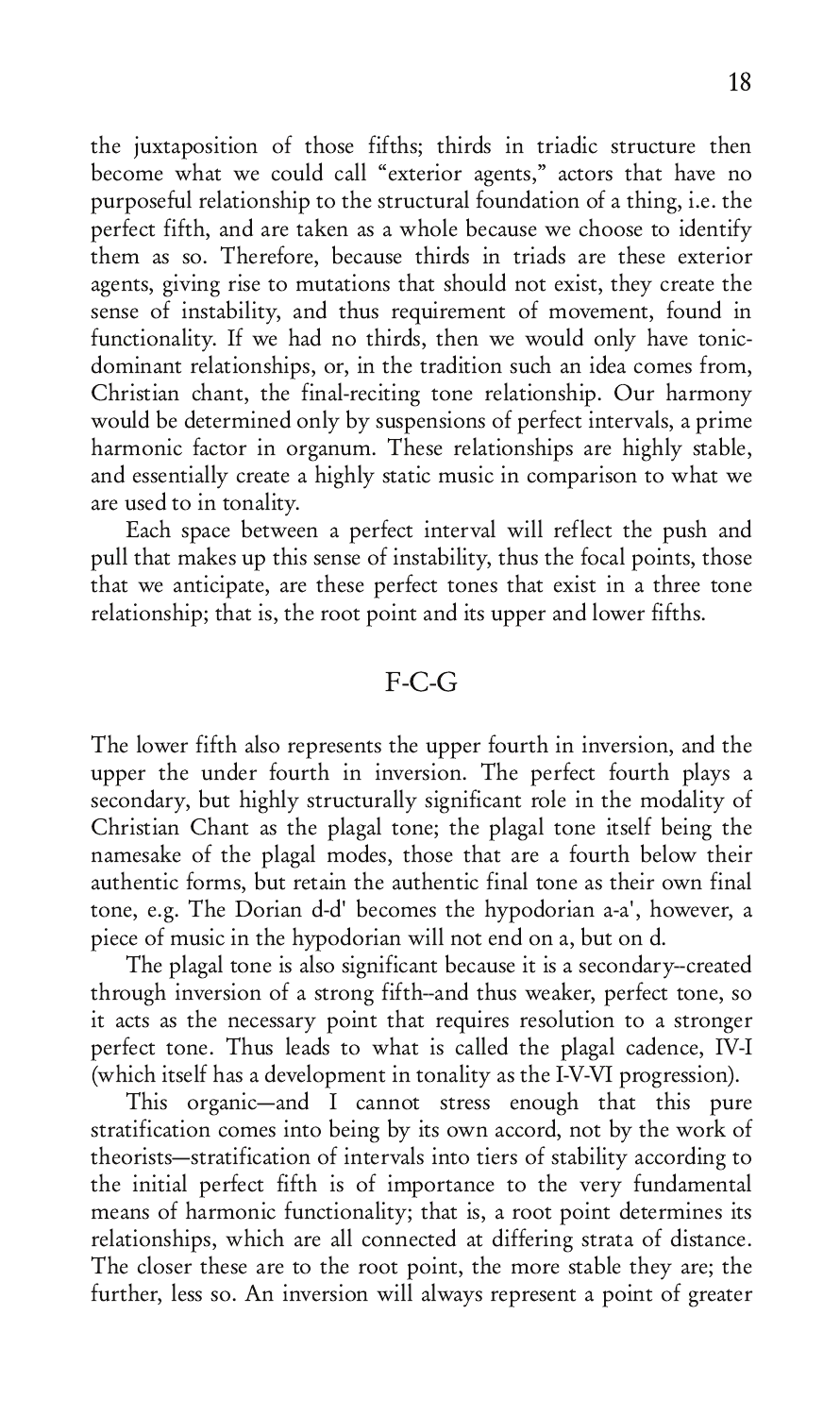distance, e.g. a fifth inverted into a fourth maintains a semblance of its initial relationship through its intervallic quality, that being "perfect," but otherwise occurs as a weak stable tone because its relationship to the root has become disjointed in alteration.

Thus, the fourth, while appearing stable when understood as rootfourth, becomes decidedly less so when perceived in comparison with root-fifth. The failing of the fourth to maintain the same quality of stability as found in the fifth means it does not necessarily exist in itself as a point of rest, but always as a point in which rest must be found.

Consequently, modal functionality often finds itself hovering around structural points: Christian Chant, determined by the stacking of fifths through Pythagorean tuning, generally follows a pattern of beginning at the root of a mode, the final, and rising up to the dominant, the fifth, to with it orbits until to falls again to the final. My own proposed tetrachordal structure, built by the combination of a stack of two fourths, to highlight the perfect intervals of the unison, fourth, fifth, and octave, proposed a similar orbit around the pitch of primary stability, which in this form of construction is the aforementioned fourth.

However, what tonality promotes, a structure that represents a step beyond modal harmonic functionality, is the introduction of the third, the mediant, to the previously identified tonic-dominant relationship, which introduces a necessary factor for harmonic movement: a sound that is alien in such a way that it requires resolution to a stable, familiar sound. This notion already appeared as early as organum, and even in some sense in chant, where every pitch that exists between the final and reciting tones represents point that is not at rest, for the final represents both the beginning and end of a melodic line, to and from which the line travels, and the reciting represents a point is respite from this journey, as if an inn for the weary. The reciting tone is given prominence and is continuously repeated, signifying a certain space at which the line is at rest: this is the place that we have been seeking, and now we are to take a moment to appreciate it. Once doing so, we find that we have this anticipation of only one other pitch, the final. Perhaps it is due to the tonic-dominant relationship, but having heard the final tone, and having found the reciting tone, we can only be at rest at one of these positions, every other appears as if they do not quite belong, that they are simply not right.

This tonic-dominant relationship is not simply an internal phenomenon, part of the linear qualities of the music, but also external in the macrostructure; that is, what one sees in the chord, a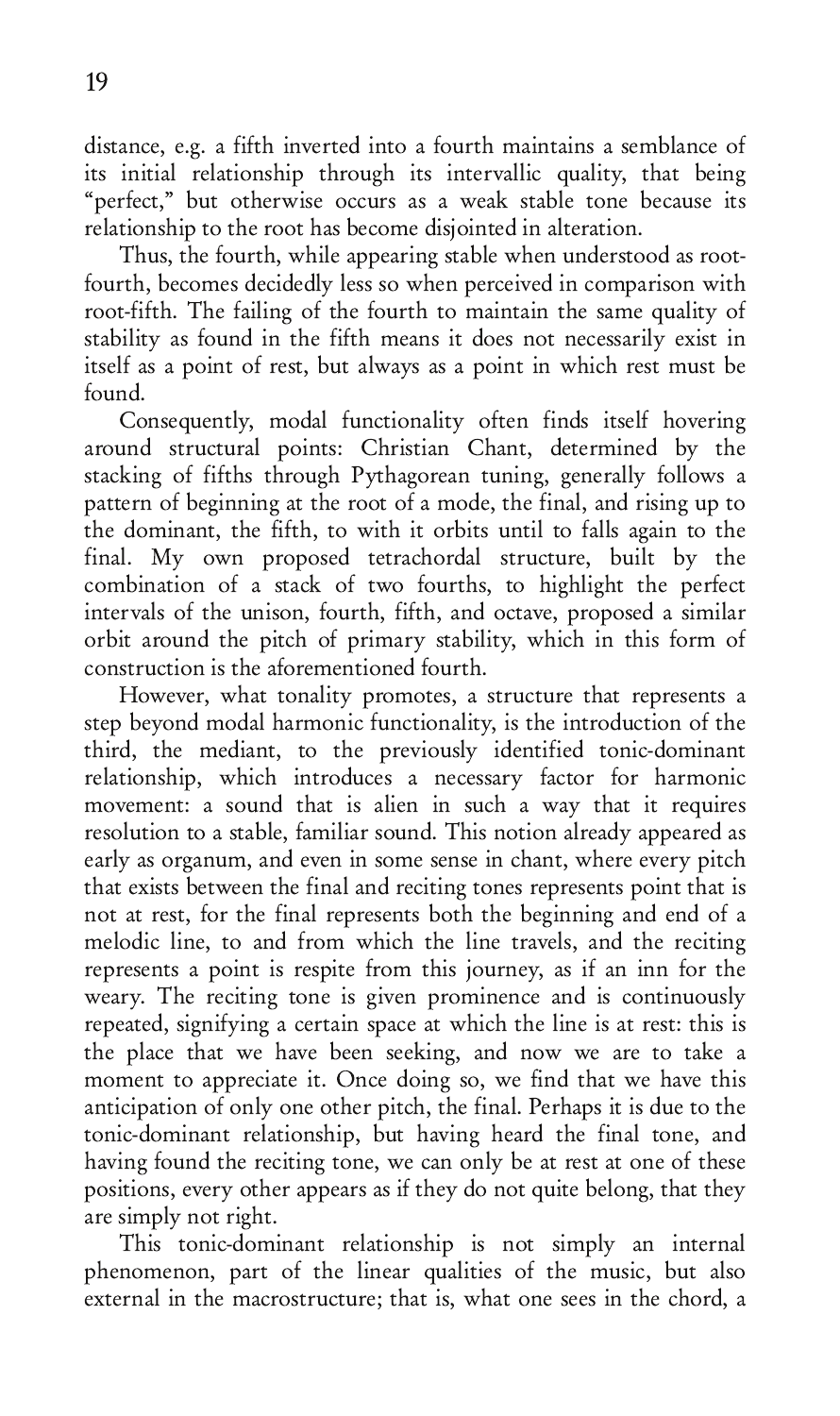properly stable fifth profoundly transformed by an exterior fifth in juxtaposition, is naturally mirrored in the structure that naturally grows into the form of the scale:

 ;/8=@ @==B ;7<=@ B67@2 3FB3@7=@ 474B6 ;/8=@ 474B6

When you begin with a major chord, the minor becomes the point that must be resolved. It is thus the weakest point of the currently understood structure, and we find that the resolution of that third comes from the two stronger points, those already understood as being those of the greatest polarity; thus, the tonic and dominant possess the greatest stability and represent the path one must take to resolve dissonance.

From here the other positions of the structure can be understood as having varying levels of strength and stability; thus, the inversion of the lower fifth as the fourth is weaker than the upper fifth, and the inversion of the lower third as the sixth is weaker than the upper third, and so on.

As we move further from the perfect intervals, we notice that the remaining, the second and the seventh, possess no relationship to one another in inversion as the others do, but they also reveal no true relationship to the root tone. Both possess a relationship of a fifth to pitches that occur within the root triad, but because they lack the necessary relationship to the root itself, they are essentially totally exterior as intervals.

Thus, we have the octave as it is understood

Tonic C - major - root

 $\textit{Supertonic}$  D - minor - determined by the fifth of the root, no connection

*Mediant* E - minor - exterior fifth of an exterior root

*Subdominant* F - major - inversion of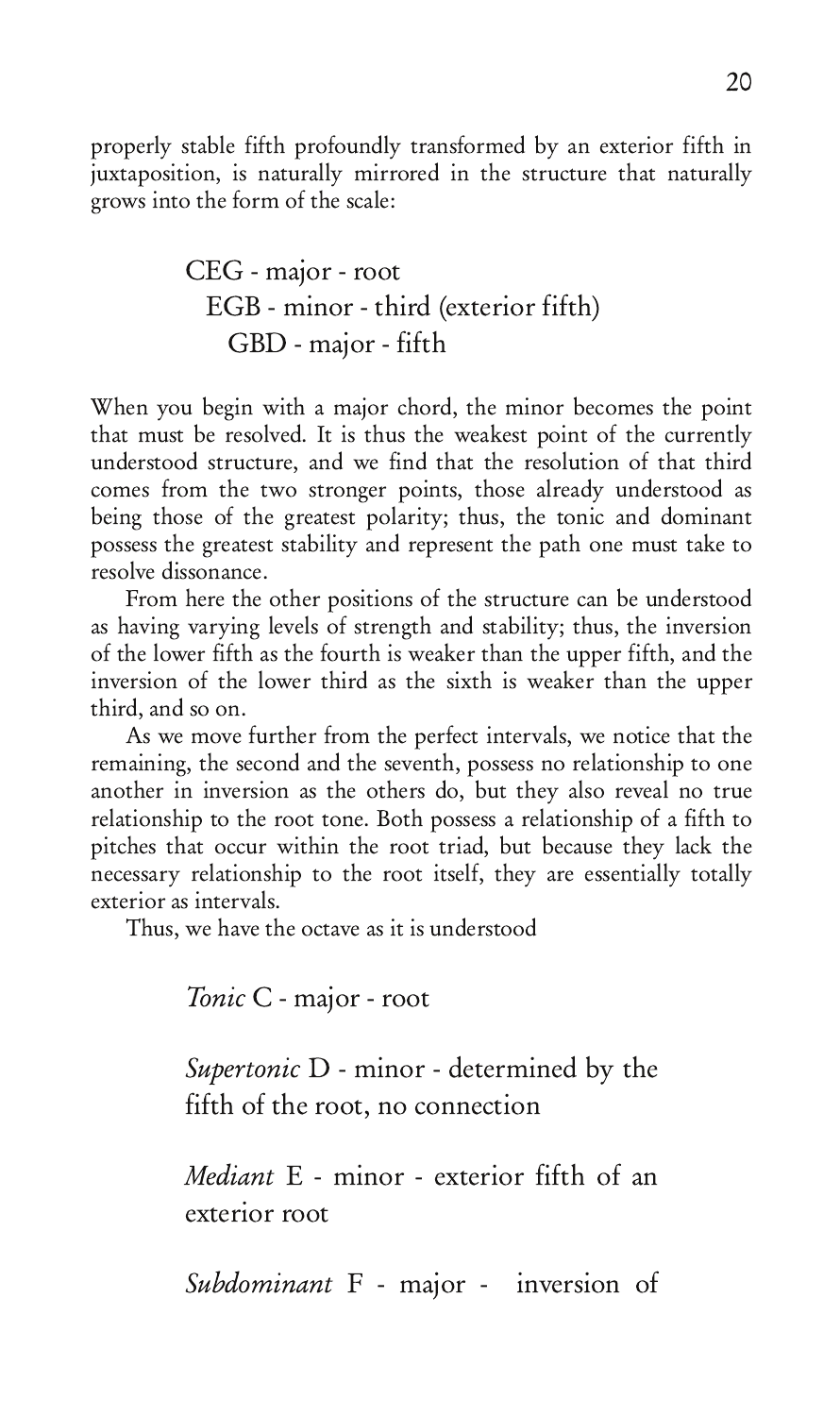lower fifth of root

Dominant G - major - fifth of root

Submediant A - minor - inversion of an exterior root

Leading Tone B - diminished - determined by the fifth of the root, no connection

Those relationships that are direct, and thus the strongest, will retain not only the same quality of perfection intervalically, but also retain the same quality of triadic structure, being in this case, the major chords. Those with less of a relationship, or none at all, to the root pitch, will reflect this by being minor, or in the case of the seventh degree, a diminished triad, a highly unstable point that always must be resolved immediately.

From this series of relationships flowers what we call "functional" harmony. If I were to explain what this term "functional" actually means, I would answer that considering it "functional" means that each harmonic point serves a function in returning to the root point. All of these points work together in their varying degrees of separation to return to the original root source, because the manner in which they are formed determines how they are understood within the context of one another and with the root point.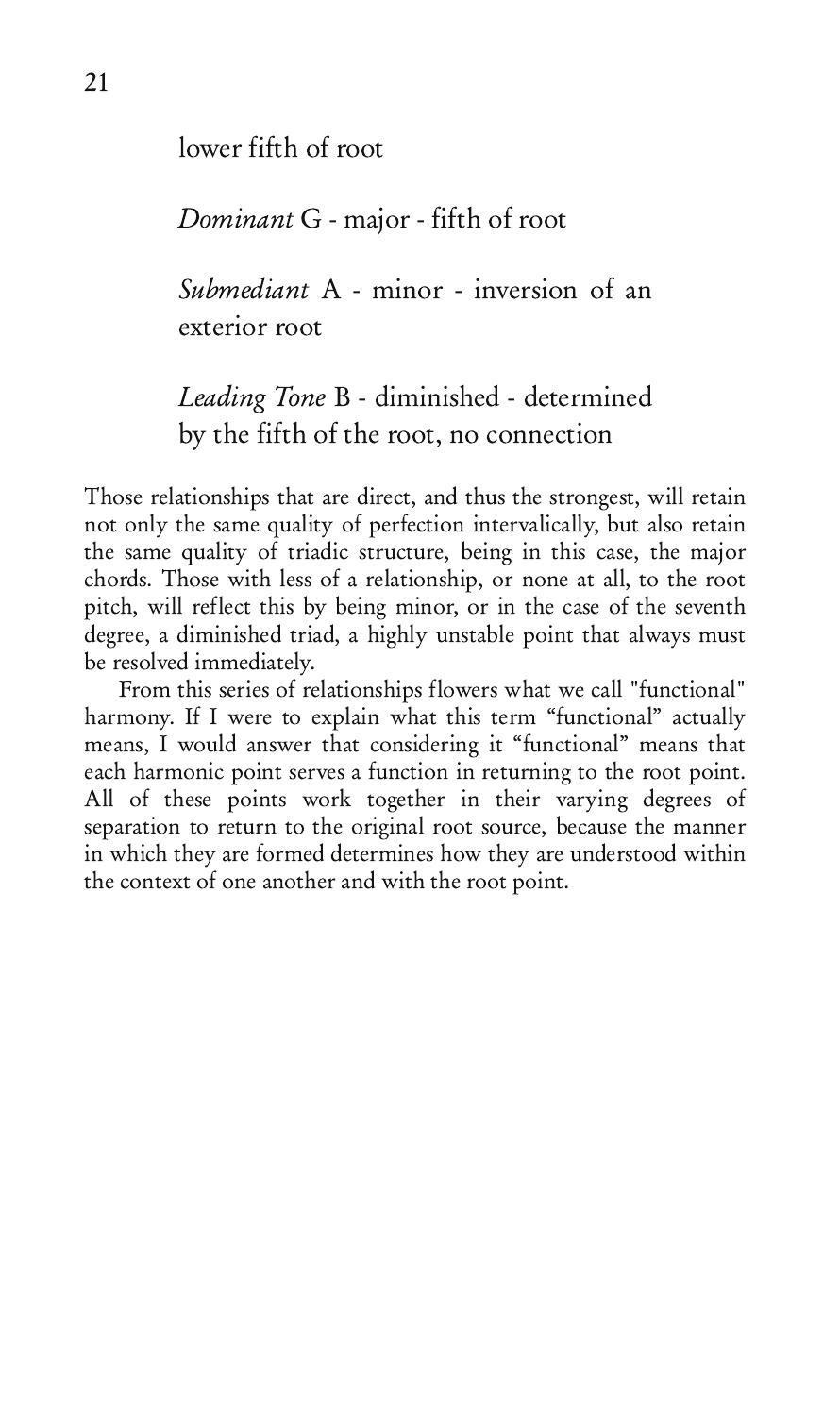So understanding this self generative quality, it is imperative to discuss those scales that fall outside of these, which can be best expressed through the melodic and harmonic minor.

## ABCDEF#G#

Melodic Minor

## ABCDEF#G

Hamonic Minor

It is clear, on first look, that they are nothing more than what I would consider an alteration, or what a microtonalist would consider nothing more than tempering: a permutation of a structure to yield a result that is not structurally or functionally derived, but one subjectively, as accordance to taste. The essential qualities of these scales is that they are minor, their core identities, aside from those accidental alterations, are those of minor scales, that is why they are identified, understood, and catalogued in such a manner. As to their purpose: it must have been that at some point in time someone found it easier to sing a scale in such a way, or one found the flattening of the pitch to be more sonorous; therefore, they altered the scale in such a way to reach that effect, as if ficta to avoid the clash of the tritone in the pythagorean. In fact, the altered pitches in these scales are like ficta in that they are quite literally fictitious notes, pitches with no organic, fundamental purpose for their existence in the current musical system--a chromatic aberration, if you will. Thus, when we view these we ideally must view them as results of both practical application and questions of taste, and then are not so much of value in identifying functionality according to the distance from a root point, but rather as sort of modifications to the underlying structures that determine our musical experience.

As a consequence these types of scalar forms are more than likely non-functional according to the means in which tonality determines its own form; rather, they are alterations of an already functional form. More than likely the harmonic functionality and fabric of a piece of music that uses these minor scales will retain the essential tonal qualities of the minor scale they are alteration of, the difference then is not the structural form, but the melodic embellishments that occur above it, e.g. a passage my occur in a minor scale and then fit in a flattened pitch corresponding to the melodic minor in a descending line, where it might naturally be easy to sing a flattened tone.

So it should be said that the reasons why these things come to be are never determined beforehand, but rather that they come to be through experience: understand that the problem of tuning and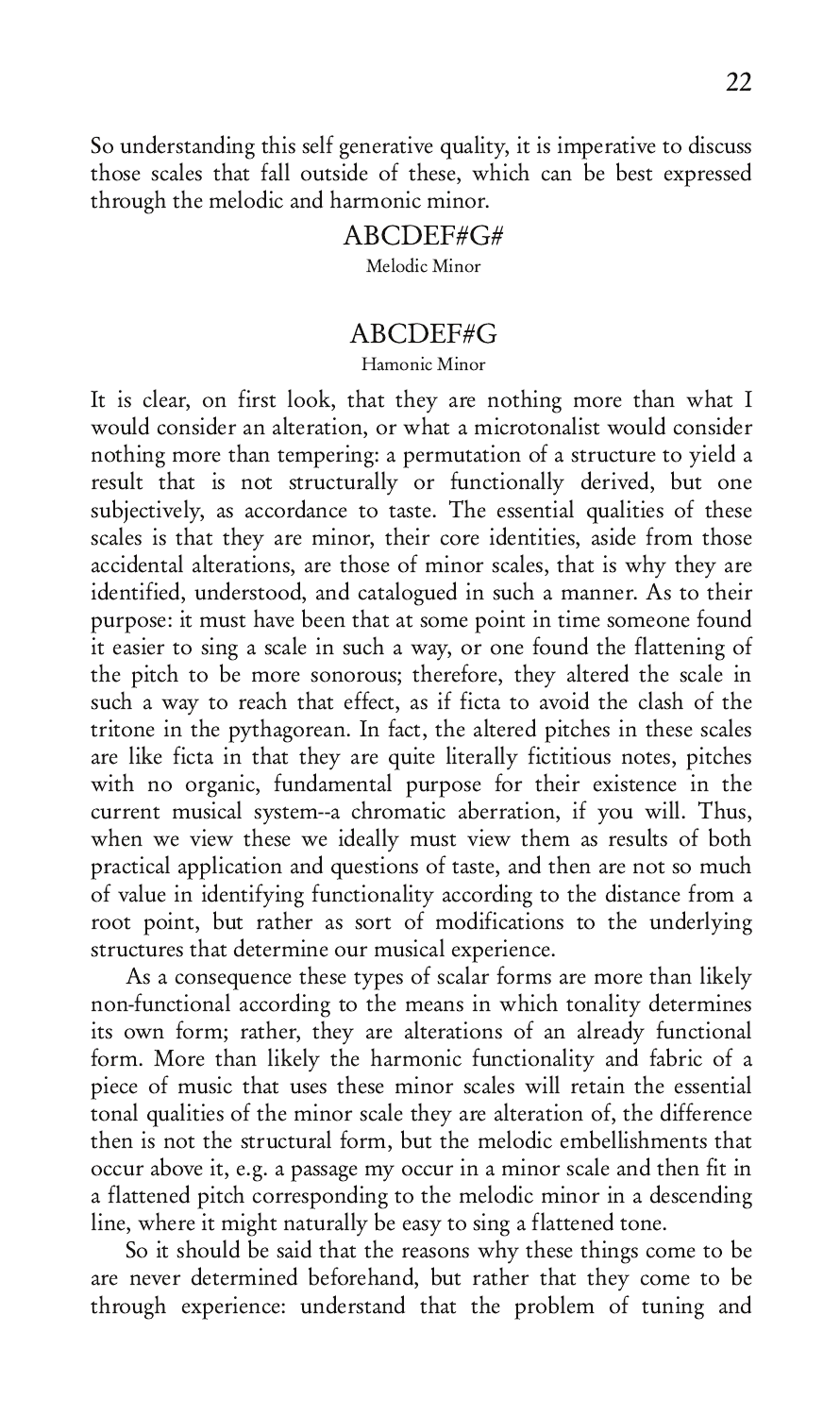structure is they are highly theoretical, not practical, manners of comprehending music; however, human performance, and more so the voice itself, is not capable of such theoretical rigidity. A voice that is moderately trained might more easily intone a flat than a natural, and so these alterations might be made to suit performance practice over structural objectivity; moreover, in practice, the root point becomes not necessarily the first pitch or a structure, but rather the thing on which the sound is acted upon, and the possible outputs of such a thing, not the theoretical inputs. So I can say objectively that the root point for C major, in its purest state within my mind, is that purest quality of the C major chord; yet, this is not where I start from with the voice, as I can only express that which is possible from the root source, that is, my own voice. Whether or not I am trainedwhether or not I can even sing!--will determine the first point from which I even conceive of the musical structure. Indeed, if it is easier, or more pleasing, to sing all naturals upwards, but to flatten B as one descends, then that structural form, a scale that is altered depending on the motion of the line, becomes the root point for such a voice.

So, even if in theory all possible results are determined by the root structure, the root structure is not the entirety of the possible results: in Dorian in the purest sense I only use the white keys,  $D$  to  $D$ , but in practice I must apply ficta to reach the final sound that I desire. The ficta is a tool to avoid the structural aspects of the root structure that we do not care for, the tritone, and any alteration can be understood as a tool to augment or embellish the structural aspects of the root structure, according to the ends that I wish to manifest, not the true structural and functional aspects inherent to what I am manifesting.

The way in which we work with a structure is determined by the inherent qualities of the means by which we give voice to that structure. In my mind, and on paper, there is absolute freedom to identify the purity of the structure. Proponents of Microtonality, Just Intonation, and Equal Temperament begin with the ratio, and they then reformat the world to conform to those structures: however, the structure, being a pure thing, cannot exist where it cannot be purely expressed, that exterior to the mind. The voice is imperfect, and the ear is fickle, so the pure structure gives way to that which is more suitable.

Each layer that moves further from the pure expression of musical phenomena, the purest expression of the overtone and undertone series, moves further from that total unifying structure and closer to one that best fits the qualities necessary to the physical expression of that structure; and then, from that expression comes new ways and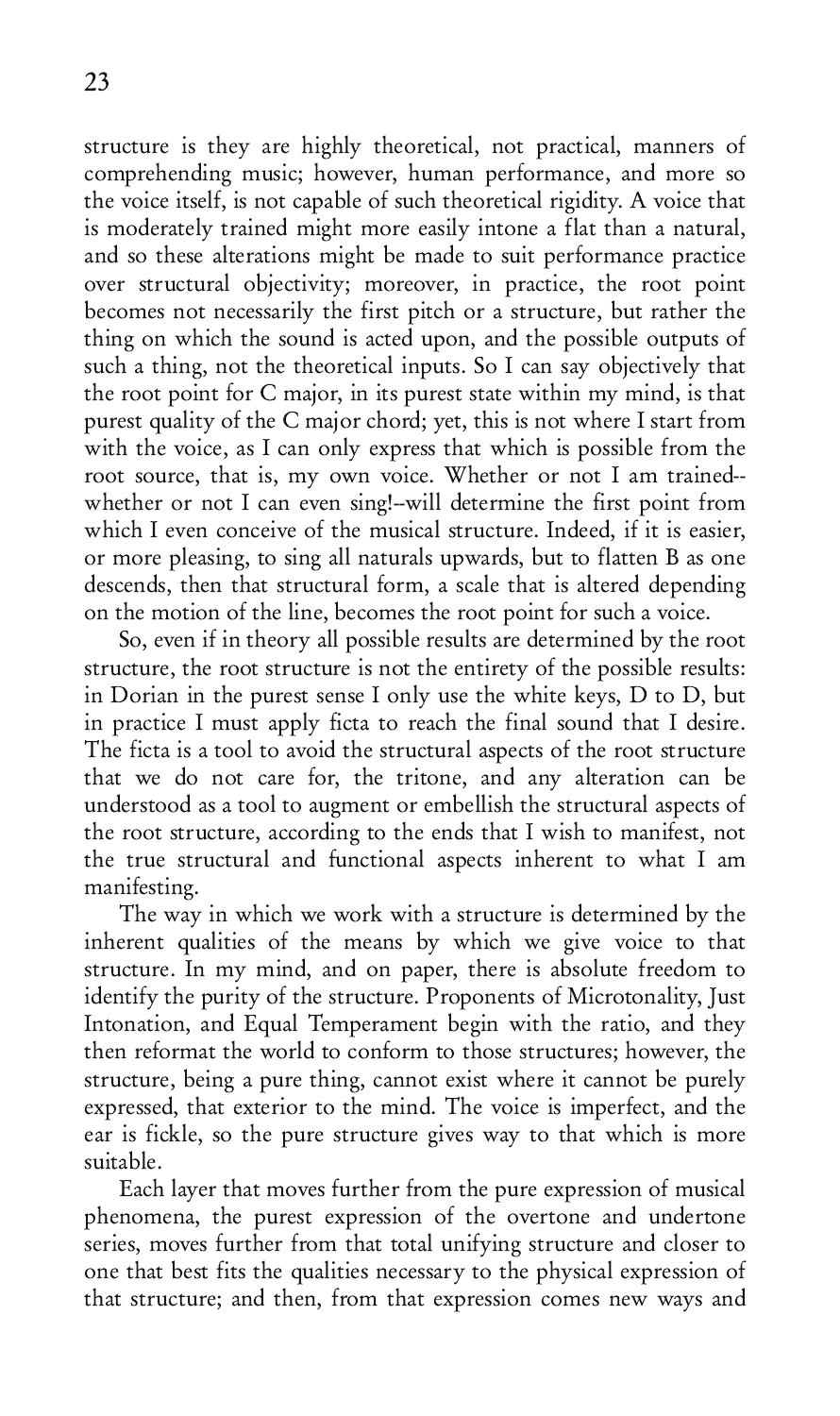ideas of better organizing the structure to fit these results apparent in such physical forms.

Modality is wonderfully suited to the voice, to this imprecise and quite free instrument; one that can shift and swerve between shades and temperaments, but one that cannot so accurately express much more complex harmonic fabrics.

Tonality is wonderfully suited to the keyboard, to this precise and rather rigid instrument, one that is determined prior to a set of axioms and first principles, so tightly bound it is to theoretical logic, but also to the inalterability of its construction.

For, a keyboard, whether the harpsichord or the archicembalo, is beholden to the structural straight jacket: a perfect situation where an instrument possesses all possible available pitches in a self-contained set, as in the twelve tone or twenty four tone scale. This situation, directly determined by the nature of equal temperament, is what we might consider idiomatic, its final result is one that is inherent to its form in itself. Likewise, a string is beholden to nothing other than its length and the ability to precisely demarcate divisions in order to define specific pitches; yet, it represents the totality of the natural spectrum of sound, not a form determined or reasoned beforehand, the idiomatic quality of the string is found in this ability to assume any sound between its ends; thus, it can be used freely to make note of theoretical decisions where one would otherwise be caged by the illusory nature of music as pure thought, something that the kevboard cannot.

So, what I mean by something being idiomatic is that the selfcontained set is developed according to a physical, theoretical, or conceptual structure, and that object becomes inherently tied to that thing. For example, the modern keyboard is ultimately a highly rigorous and conceptual idiomatic instrument, as it is not the piano that determines the division of the octave, in the manner one works with a monochord, but the division of the octave that determines the keyboard. This could be said of many instruments, as reasoned by their structural forms. A natural horn is inherently tied to the consequences of its construction: the harmonic series. In the same sense, the valved horn is inherently tied to the consequences of its construction in the same manner, but also is inherently tied to the theoretical tonal system that informs valve construction and spacing.

Just as this can be said of instruments that follow theoretical structures, e.g. triadic tonality, so too could it be said of tuning, which represent a layer beyond that of pure theory and instrumental development. Thus, it might not wrong for me to say that such a rigid, heady structure like a tuning, a totally theoretical concept, can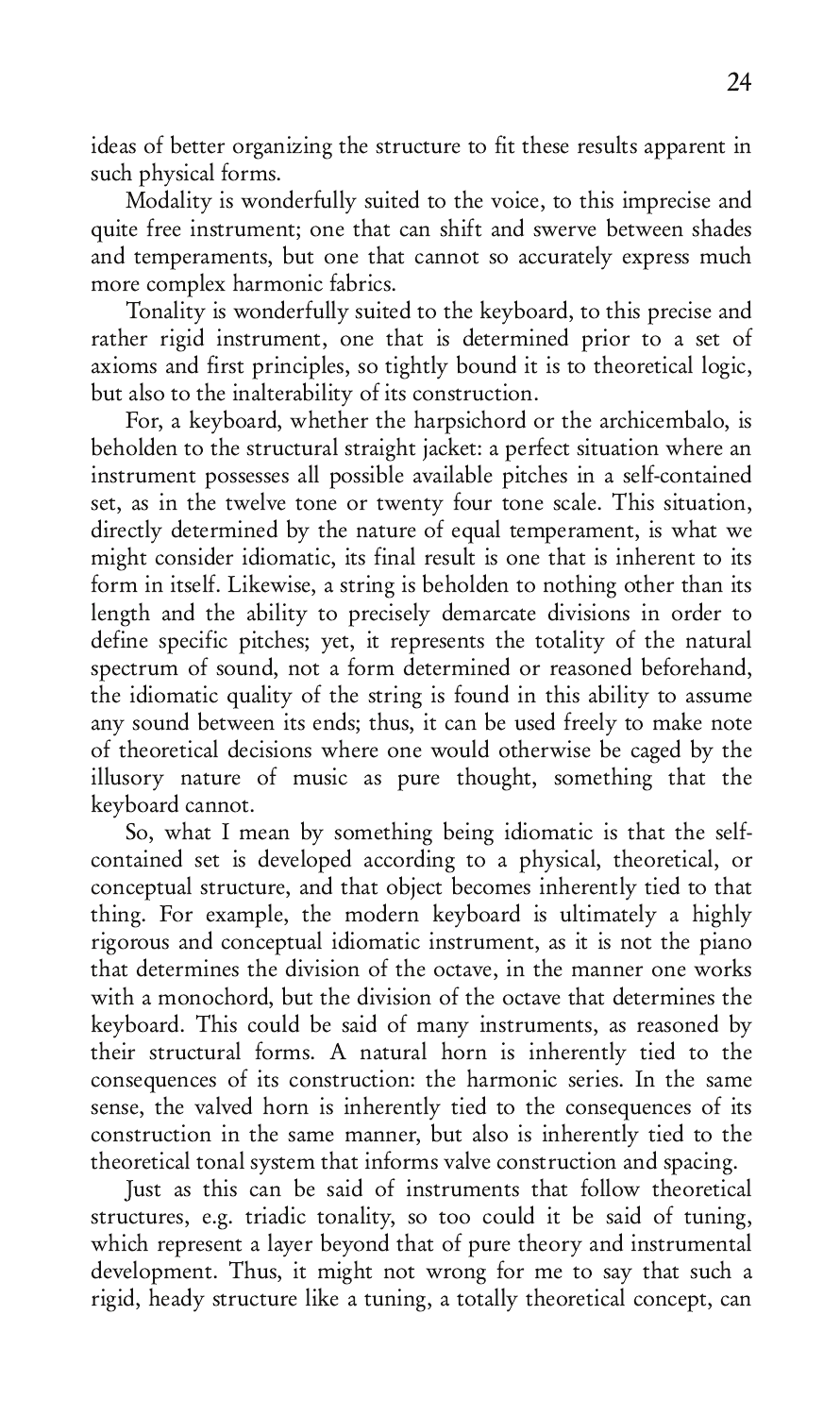be built to follow, even highlight, these these tightly woven relationships found in tonality, and, just as the instrument can be built to follow such a structure, so too can a tuning be constructed to follow the inflexibility of the instrument; thus, it appears to me that equal temperament, and no other form of tuning, has some truly intrinsic and idiomatic quality in its relationship to triadic tonality-inasmuch that the keyboard is truly intrinsic and idiomatic to it. The great celtic knot tied by the structural developments spurred on by a single chord, from any possible root pitch within the twelve tone octave, all make themselves out to be equivalent, whether or not we determine them to be so-inasmuch that the structural qualities of the keyboard are rendered as so.

So it is not that tonality requires equal temperament, but rather that equal temperament requires tonality--inasmuch that the keyboard requires tonality. Without this essential structural quality, such an idea could not come into being; thus, the inevitability of this gordian knot is equality; indeed, at some point a knot is so tight, so impossible to untie that it becomes just that, not two ends if a rope tied together, but a thing in itself.

We identify with our practice, our very means of making music, that structure that is inherent, idiomatic, perfect for such a thing, and that very perfection determines how we then can judge other means of doing so! When we engage with tonality, we begin to engage with the slow trajectory towards equal temperament, that unity of all as triadic blocks that are, at some conceptual, not essential, level, equivalent.

Consequently, modality becomes inferior to tonality because it, being the combination of interchangeable blocks, whether they be tetrachords or hexachords, does not exhibit as tight of a functional structure as tonality as the tunings begin to shift towards highlighting the unique results of triadic construction. Both are totally determined by their tuning, the creation of which determines their construction, but the contextual form of their construction ends up different. So it is true that modality's functionality is nothing more than the tonicdominant of tonality, with the remaining pitches serving very little functional purpose other than being steps of separation, stones on the path between the two, often quite literally moving stepwise. Thus, as explained before, modality, from the beginning, is totally determined by this dualistic relationship, whereas a tonal piece, such as a C.P.E. Bach symphony, are totally determined by the triadic quality of the initial musical statement: the entire beginning of the symphony proclaims D major as the primary point of interest, as opposed to a modal piece not necessarily explicitly expressing a mode at once, but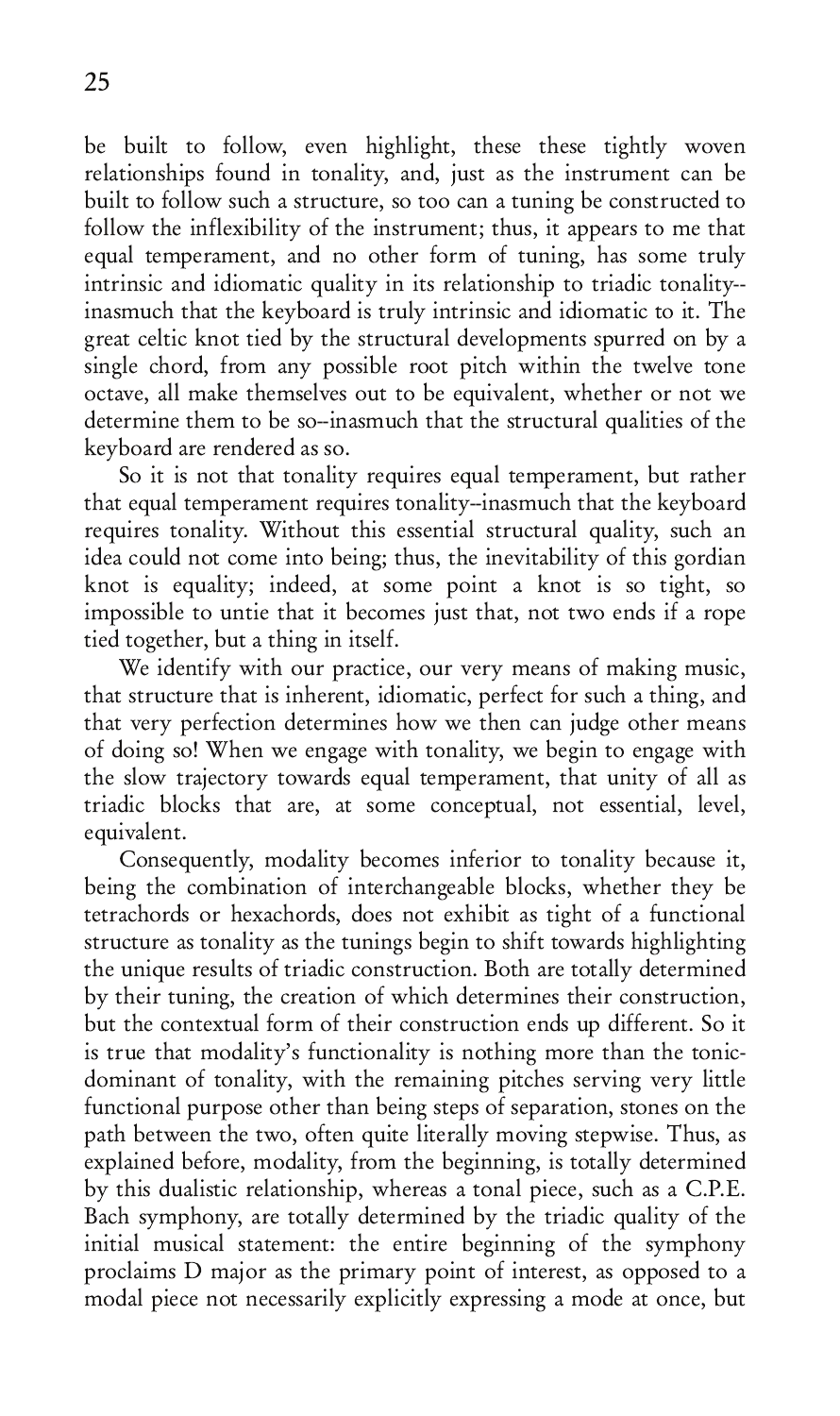rather the shape of it as time proceeds forward. One can say that it is only possible to identify a mode in chant by the shape of the line around a possible reciting tone or by the final pitch; yet, in tonality, since the work of Monteverdi, the triad is is primary utterance, and that itself determines not simply the structural qualities of the piece, but our comprehension of everything that follows.

When we begin to shift our conception of musical experience to these higher layers of complexity, we begin to alter how we compose and comprehend our final musical structures. Equal temperament develops from these triadic utterances, but it is a step beyond those that Monteverdi identified in his own tunings.

The tuning Monteverdi would use would highlight qualities of difference between the triads, and thus their keys; yet, the development of equivalency highlights the qualities of similarity between the triads, and thus their keys.

I had discussed this in some detail, with the reasoning and methodology of Schoenberg and Hauer in their own words, in the beginning of the Prolegomena, so here I will to leave it brief: both believed that the onset of equal temperament equalized the qualities in a tuning that would otherwise render certain intervals, namely the perfect, stronger than others. If a tuning privileged a certain interval, the music would revolve around that as the most stable, and therefore most coherent, point of reference; however, if a tuning were to flatten out those qualities and render all intervals essentially equal, *i.e.* equal temperament, then the music from that tuning should not really exhibit the sort of stress on a specific interval that another would possess; therefore, the methodology of modality and tonality that developed in European music was not necessarily accurate to the changing structural form in the development of equal temperament, because that assumed a greater coherency in certain intervallic and chordal structures over others, something lost to us with equal temperament performances of early music, which focuses on certain harmonic structures due to the wildly large distance between a "consonant" and "dissonant" interval. In equal temperament, all forms of dissonance are much tamer, and closer to consonances, than in other tunings that came before; therefore, when Schoenberg elected to "emancipate dissonance," he meant that the inherent qualities of equal temperament allowed for the traditional models of dissonance to be overruled and treated much more like consonance.

The new structure thus then turns to this innate quality found in equal temperament: total equality. What to do with it? Understand Schoenberg's reasoning here: in a tuning, if an interval is given greater consonance, and thus, coherency, than another, then it commands a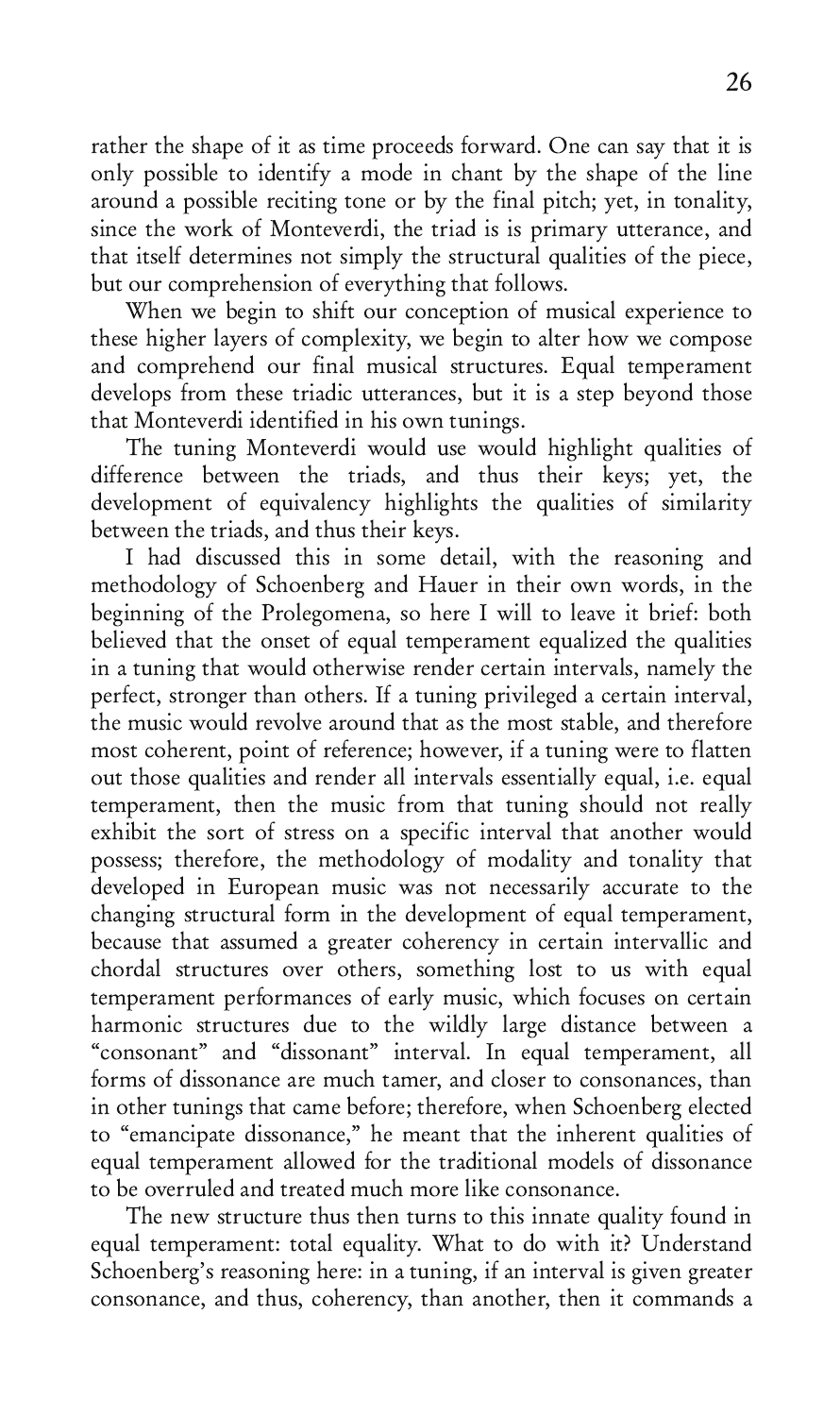greater role in the musical form, e.g. a tonic and a dominant will occur more times, and with greater impact, than any other pitch; yet, in equal temperament, no intervals are given priority over any others, so it would be ridiculous to provide a tonic or a dominant a higher percentage of use than any other pitch when all of their qualities are essentially the same. Twelve tone music and the method of the twelve tone row develops directly from this inability for tonal and modal composition to have any sort of qualities idiomatic to equal temperament. In the past, composers, especially those who were also theorists interested in the specific issue of tuning, between the late medieval and late classical periods were highly invested in composing music that highlighted specific tunings, focusing on certain intervallic traits or quirks for musical effect that are lost on contemporary listeners when performed in equal temperament. We have some cursory idea of this in the most famous of these, Bach's Well Tempered Clavier, which was composed with the intention of being performed according to the qualities found within that tuning. Indeed, it works rather convincingly with equal temperament, but in this case all of the keys do essentially sound the same, whereas in a well temperament there would perhaps be a certain shade or minor alteration with each key simply due to the essential inequalities of the tuning. This is why Guido d'Arezzo and other medieval theorists attributed assignments of mood to the church modes, something that does not seem to carry over to the performance of them in equal temperament: they are all inherently the same to us by virtue of the tuning, something that would have been alien to these theorists, who were influenced by a pythagorean based tuning, with certain temperamental alterations according to region and time, as reference.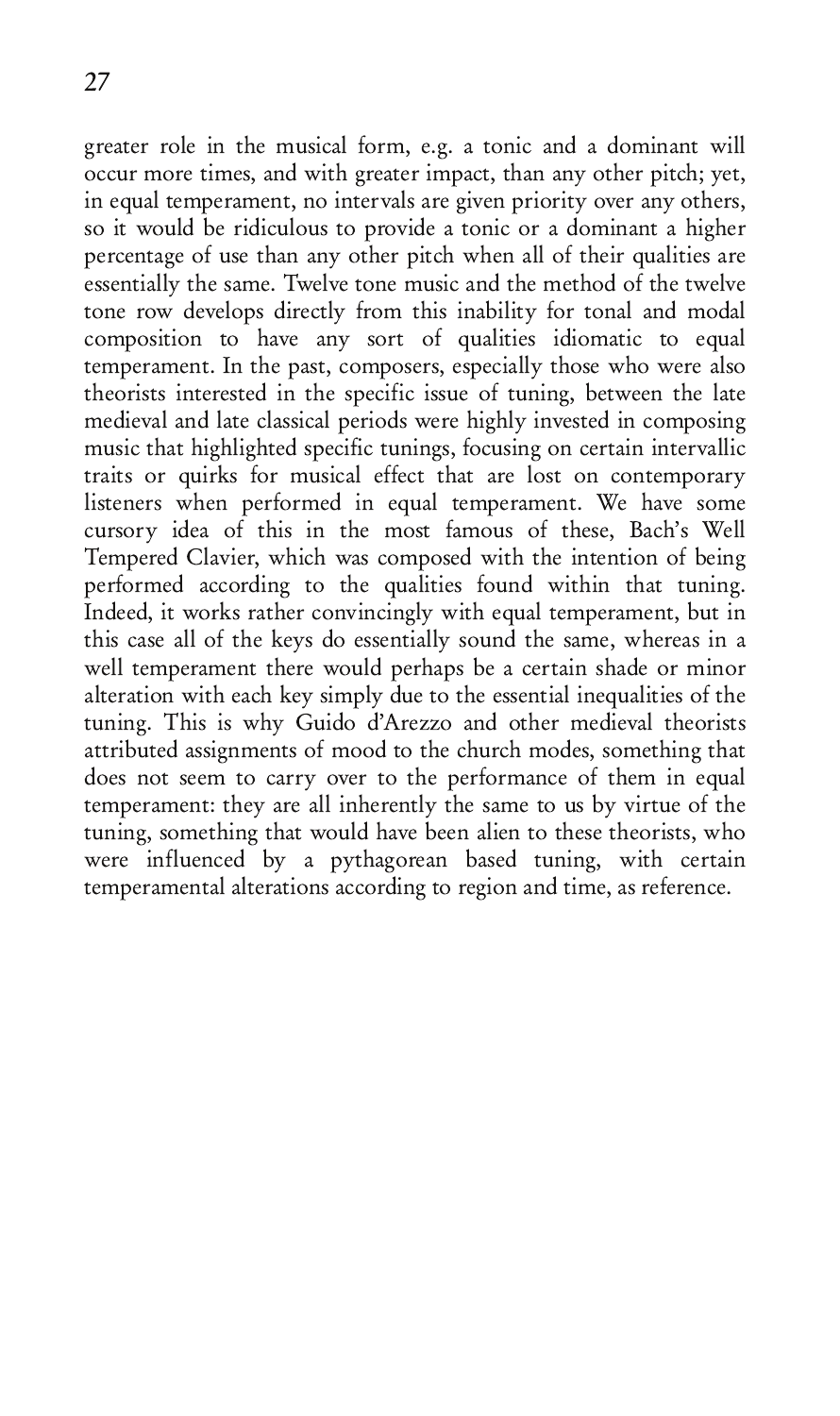With this differentiation in the essential qualities of structural function, one can begin to unravel how formal traits are, directly or indirectly, consciously or unconsciously, intrinsic to the coherency of formal construction.

So, yes, the functional aspects of modality ride around the privileged interval of a fifth, which determines all possible pitches and their purest tuning; therefore, modality, like tonality, is determined by the distance between the current moment and the root; however, the manner in which it occurs functionally changes. In tonality the harmonic aspect is of greater importance than the melodic motion. In some sense the melody can follow any path as long as the harmony possesses the functionality to guide it-that is not saying that a melodic line will not most likely unconsciously gravitate toward the functionality, simply through the manner in which it must be coordinated with the harmonic fabric-however, in modality the melody must always adhere to the gravity of the generative interval, in this case the fifth, in order to maintain coherency.

Yet, you find in Mozart or Lully a difference in the handling of a melodic idea, one that is shaped according to the harmonic fabric, the structural determination of the music.

Thus, all tonal harmonic functionality is essentially a chain of triads that are connected not really by any sort of relationship, but by a sense of anticipation. If I sit at the tonic I am not necessarily asking or expecting for much, but if I move away from this point, I begin, in feeling the tension caused by distance from the root triad, and thus coherency, to anticipate relief. This is an essential trait in voice leading, the use of techniques like 7th suspensions and picardy thirds create a sense of tension that, aurally, must be resolved.

The functionality of a piece of music is totally determined by the qualities of these previous layers of conception.

The tonic dominant relations inherent to modal and tonal construction always exert control over the development of musical motion as if a spectral hand. Then, the instrument that becomes the major practical expression of that theoretical system controls the ways in which we not simply conceive of, but judge the construction of, music. All three actors: composer, performer, and listener are bound to these practical limitations and resultant expectations.

Any other method of construction will find melodic utterances to follow patterns inherent to its development as well, and it has only been recently, within the last decade or so, that mainstream musicology has really begun to identify that the ways in which we analyze music are so hung up in the twelve tones of the keyboard that it makes us incapable of understanding the ways in which instruments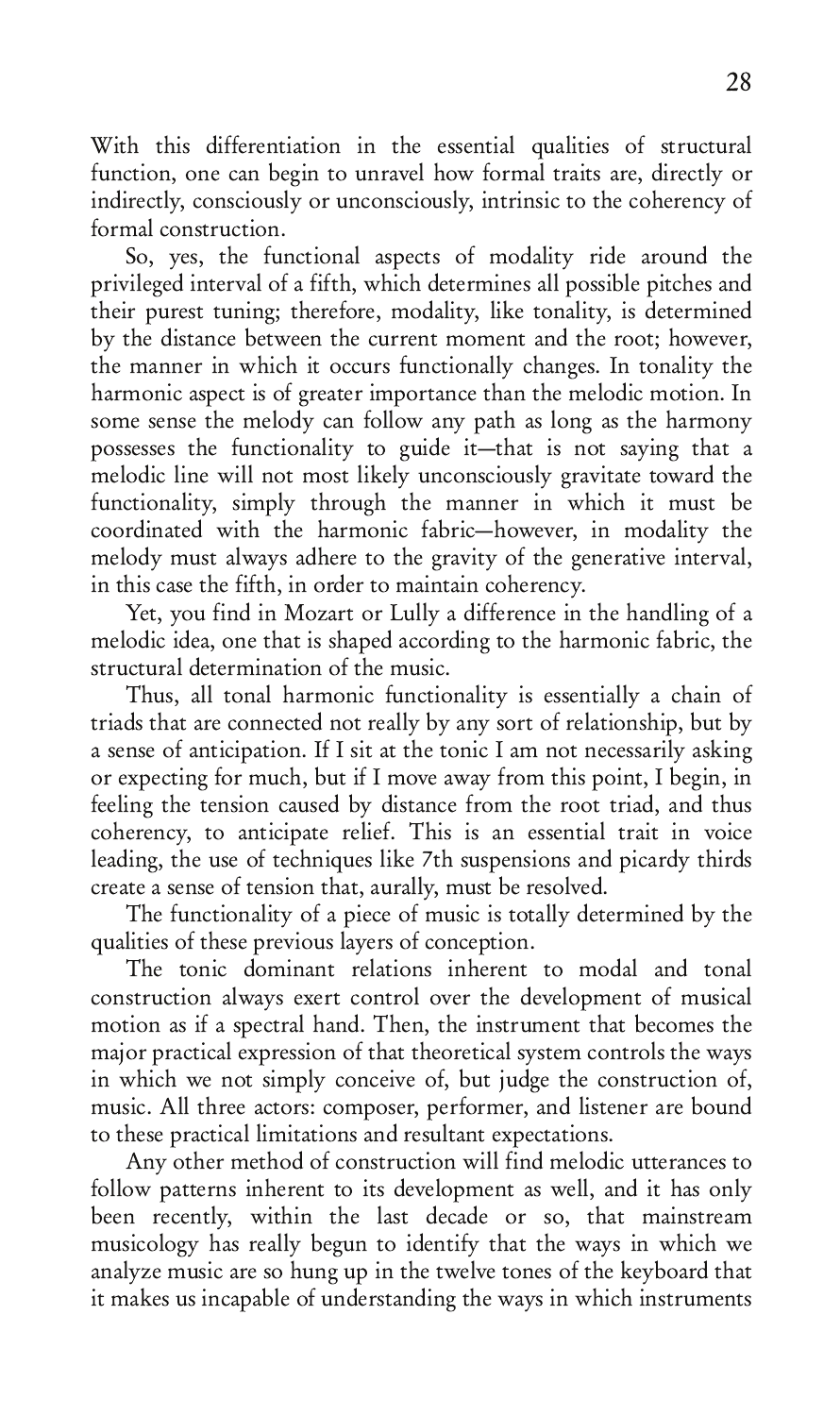other than the keyboard lead to results in form, harmony, orchestration, etc. in the act of composition.

This notion certainly is not new, but the ways in which we discuss it did not frame it in such a way where it was obvious, because our theoretical means of working ideas and suppositions out is through the kevboard.

Takemitsu mused upon a very important distinction between east and west in composing November Steps: he could not really resolve the differences between these musical cultures, he could only highlight where they might appear similar in timbre, but contrast the rest. These traditions cannot be reconciled precisely due to this problem of the instruments: classical Japanese musical aesthetic and structure is instrumentally idiomatic, it is determined by the possibilities and limitations of what is at hand, no different than Bach with the keyboard or Palestrina with the voice. The manners in which music for the Biwa and Shakuhachi is written is profoundly distinct from that of western music, and it is not simply in the question of pitch content though theoretical foundations, but also the way the pitches sound and the ways they are performed, so much so that aesthetic and philosophical ends become more important than the purely structural end.

Key qualities that become important in the structures and form of western tradition thanks to the layout of the keyboard, namely motivic development on the level of the pure pitch, are nonexistent in a framework in which the keyboard is not the major actor in expressing theoretical ideas. The pitch content of a medieval mass is quite 1:1 with the diatonic keys, but the formal and motivic qualities are not determined by pure pitch, because the voice is unique from the keyboard, somewhat in that it is not as precise or strict, but primarily in that it can carry a textual pathos that pure music must grasp at. Form is looser, built around the text, because the framework is textual, and the ways in which we engage with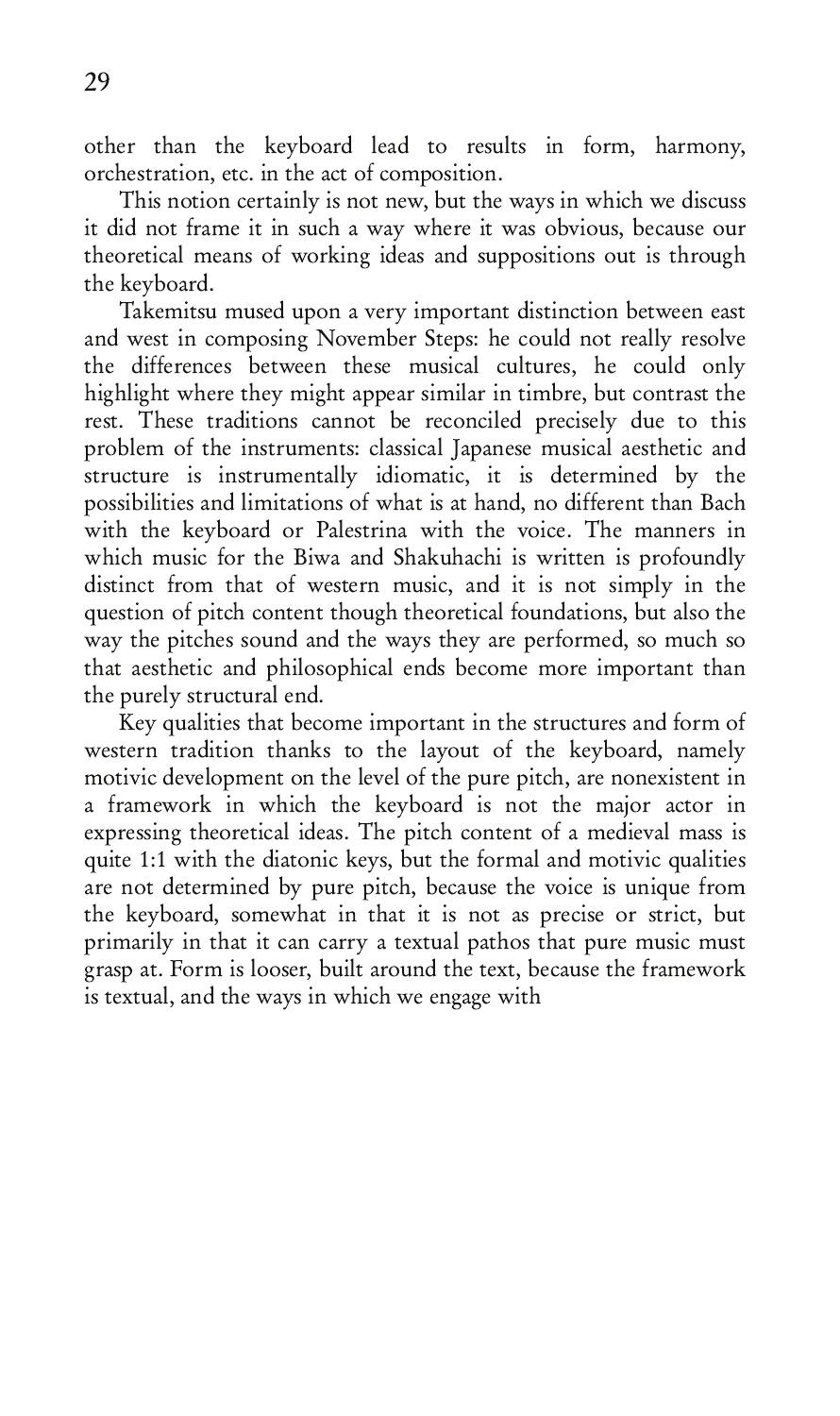Cage comes to mind as a major figure following Berlioz in dealing with the problem of form, mostly due to what could be considered by traditional music a sort of effective deficiency, this case being the composition of percussive music, especially that of the prepared piano, where the pianistic structure is apparent, but the resultant sound could not really be said to really be able to be comprehended in the way it is acted upon. Unlike Berlioz however, Cage composed on the piano, but despite this factor, it is pitchless and registerless, so playing it is much more as if performing from tablature.

The solution to cage in dealing with form was, like Berlioz, to make certain aspects other than intervallic pitch content the motivic element, elevating other musical parameters to play a greater role in compositional practice. Cage had a remarkable solution in his issues with form by dealing with music with structures exterior to the instrument. His percussion work and prepared piano are incredibly clever in their use of the number of bars as motivic signifiers. The So*natas and Interludes* are significant for this successful substitution of the number if bars as motivic sections as opposed to themes, giving the music a coherency that allows us to identify that these are sonatas in the vein of Scarlatti, a world of music placed under a unique stricture: two forms, self contained, their worlds determined by proportional limits, say 2-2-3-3, that determine the note values, the measures of the section's themes, and so on. Thus, his formal quandaries that would be missing in this new way of conceptualizing music, since it lacks the solidity of tonality and the keyboard as formal determinants of pitch.

Therefore, it is not necessarily an exterior assumption of a listener, e.g. expectations of tonality, but rather the foundational structural design of a musical experience is that by which the rest of the music is deemed coherent.

Cage trailblazed to greater effect in the composition of the String Quartet, in which the means of composition are inherent only to the instruments themselves. Cage, using sections of voicings and articulations inherent to the strong quartet, created a series of small collections of notes, gamuts, and then composed the music from those, the order being determined by chance. The melodic results of Cage's gamuts in the String Quartet are totally random and essentially incoherent, but this is the point: the incoherency of Cage's gamut based melodies becomes coherent due to a rigorous internal logic that takes the place of any generative gravity; Cage's actions and choices become the generative gravity, as if we are experience the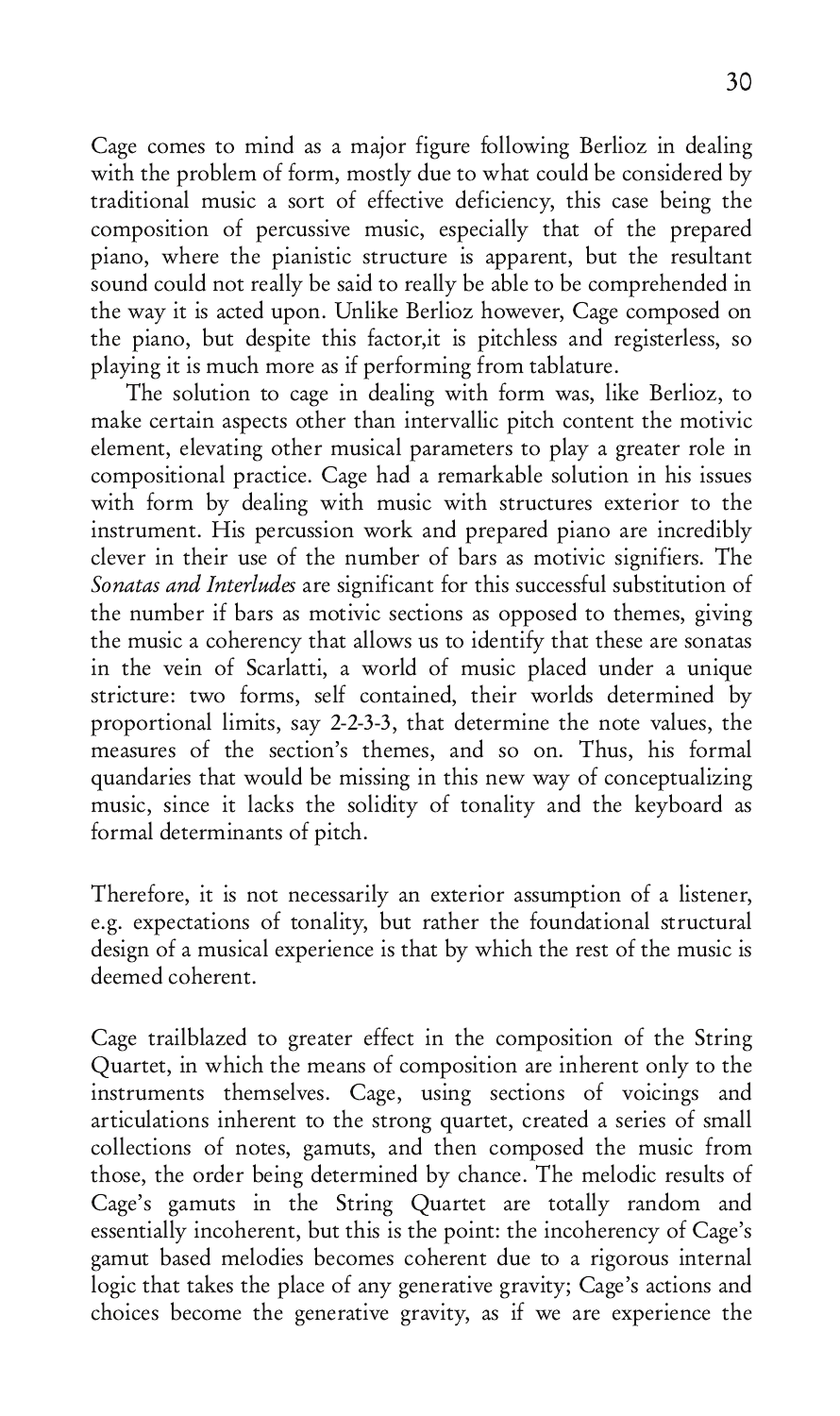structure take form in real time.

A piece of music can be understood as "composed" externally, composed according to systems and structures that are exterior to those that generate the structural, e.g. Serialism, but the manner in which it is parsed is determined solely by the relationships that it itself develops. Looking at the score one can make theoretical explanations, expressing how one might conceptually understand the piece but in listening one cannot place upon music their own expectations and aspirations, but only that which comes from itself.

Cage's work is inherently tied to the consequences of its construction: it is totally, without question, built upon a series of inherent qualities that determine the end result; however, these qualities are not reflected in modality or tonality, but within a series of pitches abstracted from tonality, a subset, as to replace the functionality of equal tempered tonality with a functionality inherent to it alone as a musical experience, much in the same way the tone row would. Consequently, just as all the ways in which we engage with Mozart can only be done according to tonality, all the ways in which we engage with this music can only be done so according to this innate system. Just as with the overtone series and the natural horn, the music is totally idiomatic; yet, it is not to the instrument as instrument, but to the gamut as instrument.

At any point in time in which something might occur, it will occur according to the means by which it has been grafted to.

All that will be, has already been. The gestation of something is not that it will come to be, but that it is already there, even if we do not identify it. The fruit of a flowering tree does exist even if the tree is bare, because the tree and the fruit are one in the same, they exist simultaneously, as G exists within C. The rose is not the color, nor is it the thorns, it is the whole of the structure, the stem and the roots.

The formal logic of something must already conceptually exist for it to occur, if at all, be; thus, what unites Cage's gamut is something important that we often forget when it comes to the structural functionality of composition: those instruments themselves, with their idiomatic nature, determine the means, the input and the output, just as much as a tuning or scale because they are too derived from some sort of quality that determines their functionality.

So Cage's gamuts in the String Quartet are not simply notes, they are intrinsically tied to the instruments themselves, they gain their<br>essence not through harmonic functionality, but through essence not through harmonic functionality, but instrumental essentiality.

The aspects of the gamut are not necessarily pure notes, but rather the notion of those pure notes within the context of the structure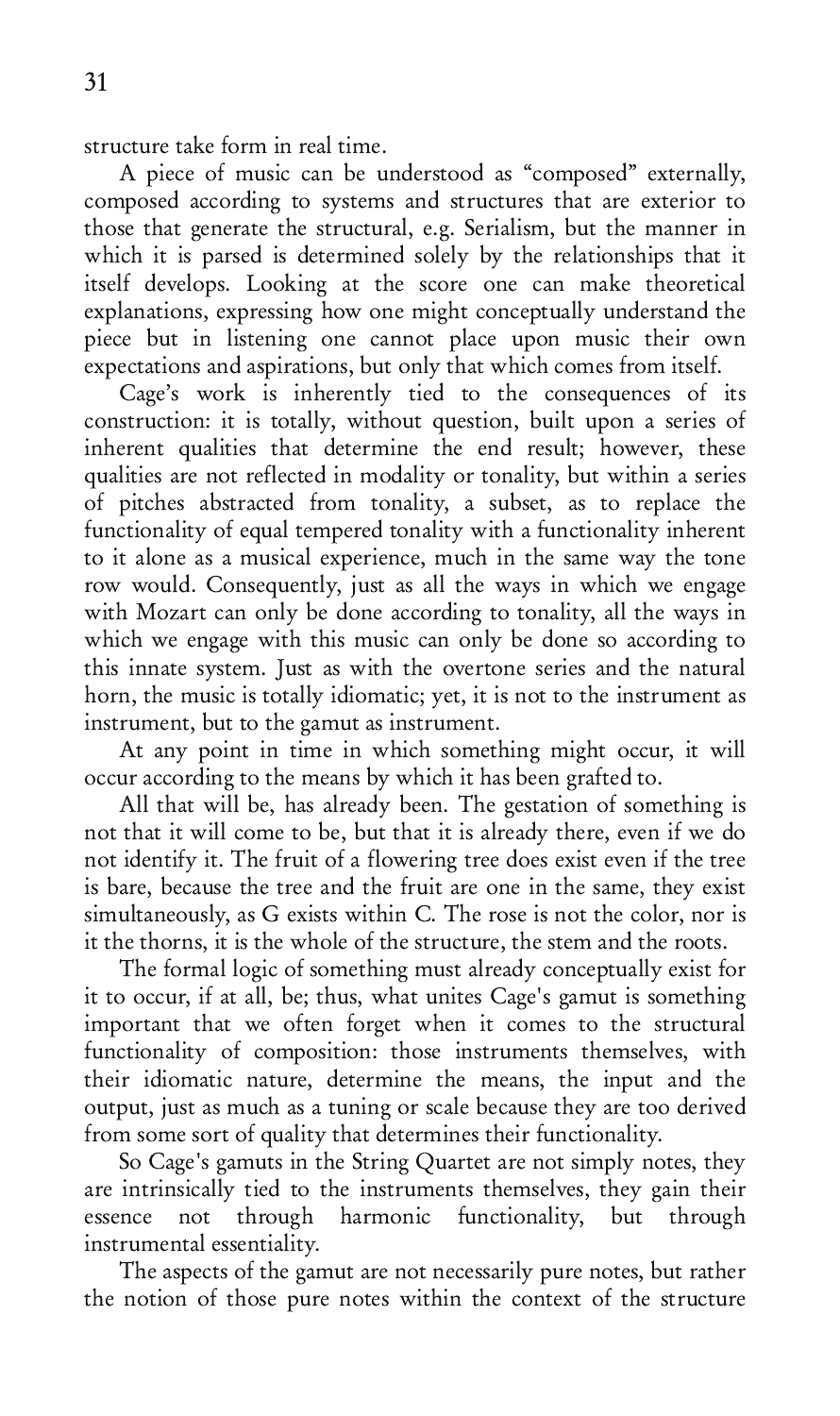that manifests them.

It is really no different than thinking of the fifth degree of a scale as not simply a theoretical end, a perfect fifth, but rather as the physical end that is available, the fifth pitch within a scale, and in turn, that scale is understood within the context of its manifestation, the structural aspects of the tuning. Even in works of the classical period in which we do not necessarily think about the reason in which something was written, it had been ordained to be such a way by the qualities and limitations of the instruments at hand.

According to instrumental construction, certain compositional aspects appear with some precedence over others: say an instrument being more suited to certain keys over others by the nature of its  $1$  construction, perhaps a horn with  $F$  major, this, though seemingly distanced from the discussion of consonance, is one in the same in the sense that these decisions that are made in practice are determined by certain structural qualities. In modality the tonic dominant relationship is key to proper performance, composition, and thus musical comprehension, in a horn the unique expression of a flattened B in the harmonic series is key to proper performance, composition, and thus musical comprehension.

Formal structure, that is, the structural expression that reveals the form of a thing, is functionality, not simply in harmony, but in all aspects of musical experience.

Those sections of any music, Lully or Mozart, are determined in content by the tuning, the scale, etc. but the actual growth they take as organic things are not determined necessarily ahead of time. The qualities of formal structure that make it exciting and energizing are not that of tonal functionality, but the relationships that come into being at the moment they begin. Certainly it could be said that they are informed by tonal functionality, but the paths are not simply the harmonic fabric we expect from a tonal structure; rather, the path is much more organic: shoots and growths that gestate from the roots of tonal experience.

So it can be said that the coherency of the music, despite the structures, tunings, instruments, etc. being determined beforehand, can be explained by such things. Tonality itself determines itself, but tonality as a structure does not determine the music; rather, it reflects what occurs within the music: a root point is determined and everything is thus understood according to that. It is not some formal predetermination. Tuning, tonality, modality, melody, harmony, these all occur at the same time, it is just that our framing of them is different depending on how we approach the situation. If we are listening, we are not identifying the music in the context of tonality,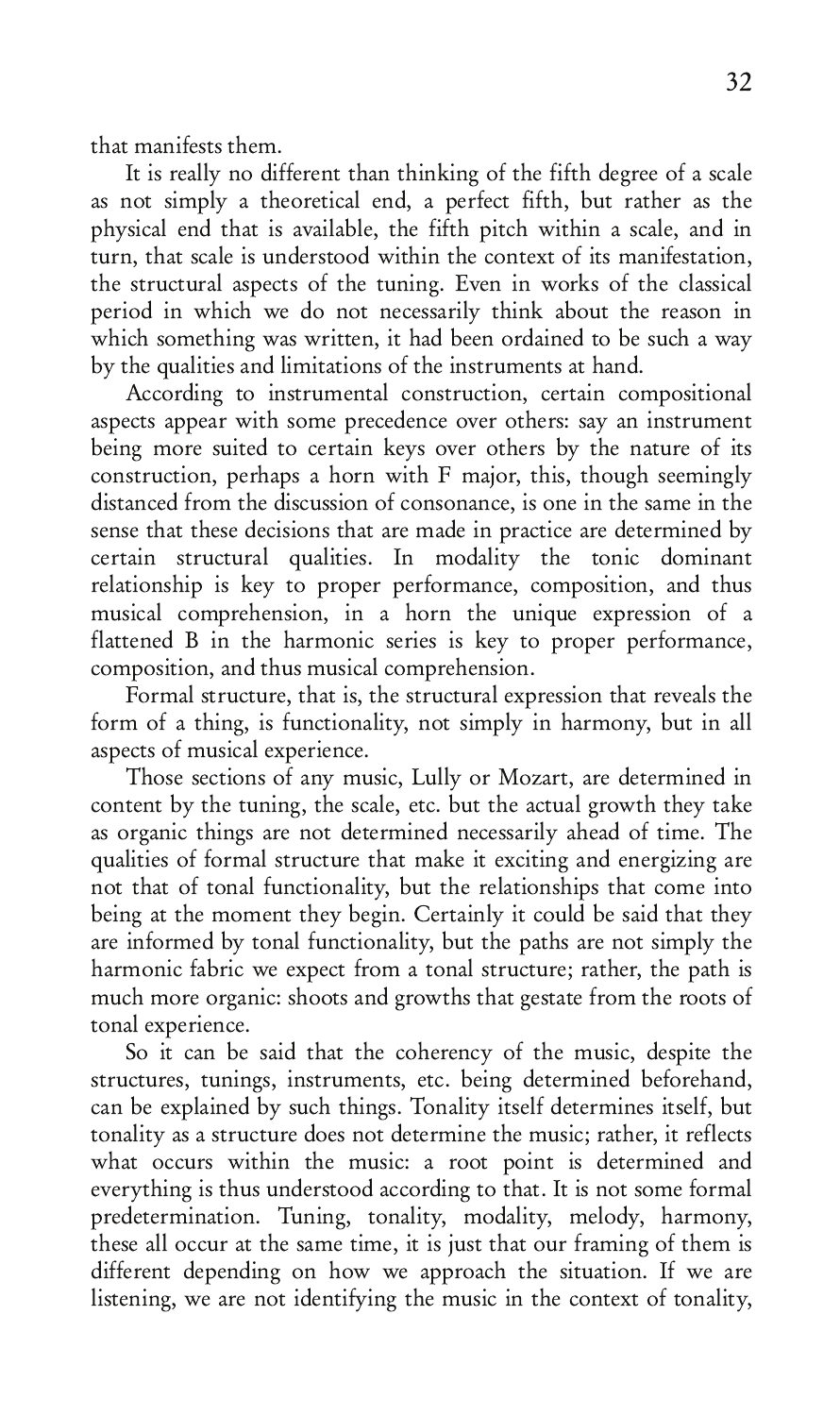we are identifying it in the context of form, and even then, the level at which we frame the music will determine what aspect of form we imagine, either the microstructure of the harmonic movement or the macrostructure of thematic engagement.